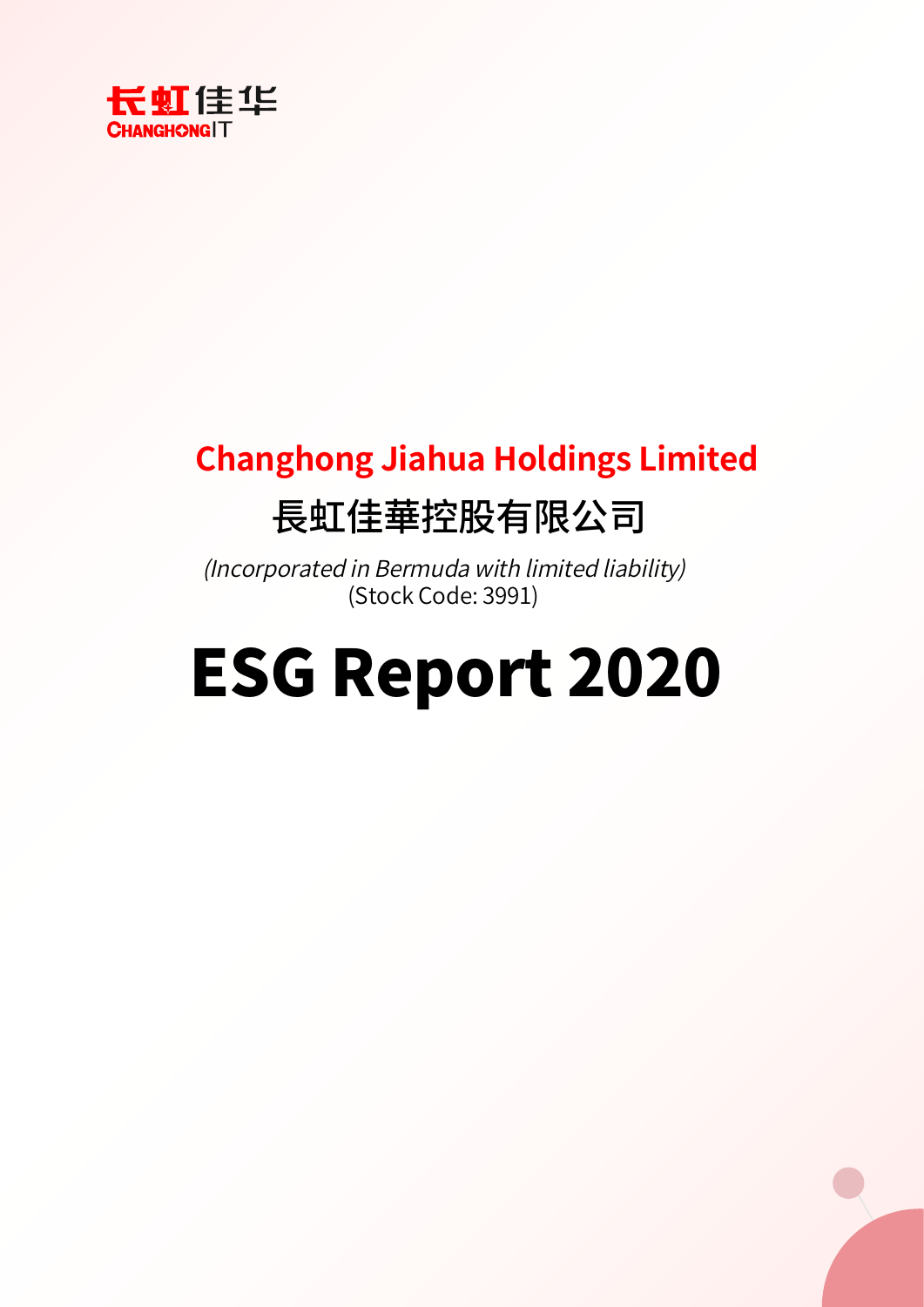# **Contents**

| <b>ABOUT THIS REPORT</b>                                       | 01                      |
|----------------------------------------------------------------|-------------------------|
| <b>ABOUT US AND APPROACH TO ESG</b>                            | 03                      |
| <b>APPROACH TO ESG</b>                                         | 04                      |
| <b>CORPORATE MISSION</b>                                       | 04                      |
| <b>CORPORATE VISION</b>                                        | 04                      |
| <b>CORPORATE CULTURE</b>                                       | 05                      |
| <b>CORE BUSINESS PHILOSOPHY</b>                                | 05                      |
| <b>DEVELOPMENT STRATEGY</b>                                    | 05                      |
| <b>2020 OPERATING PERFORMANCE</b>                              | 06                      |
| <b>2020 CORPORATE HONOR</b>                                    | 07                      |
| <b>STAKEHOLDERS ENGAGEMENT</b>                                 | 08                      |
| <b>COMMUNICATION WITH STAKEHOLDERS</b>                         | 08                      |
| <b>MATERIALITY ASSESSMENT</b>                                  | 09                      |
| <b>GOVERNANCE</b>                                              | 12                      |
| <b>CORPORATE GOVERNANCE</b>                                    | 12                      |
| <b>COMPLIANCE MANAGEMENT</b>                                   | 12                      |
| <b>INTERNAL RISK CONTROL</b>                                   | 13                      |
| <b>ANTI-CORRUPTION</b>                                         | 13                      |
| <b>ENVIRONMENTAL PROTECTION</b>                                | 13                      |
| <b>EMISSIONS</b>                                               | 14                      |
| <b>USE OF RESOURCES</b>                                        | 16                      |
| THE ENVIRONMENT AND NATURAL RESOURCES                          | 17                      |
| <b>SOCIAL</b>                                                  | 17                      |
| RELATIONSHIP WITH CUSTOMERS, SUPPLIERS,                        | 17                      |
| <b>EMPLOYEES AND OTHER STAKEHOLDERS</b>                        |                         |
| <b>EMPLOYMENT</b>                                              | 18                      |
| <b>HEALTH AND SAFETY</b><br><b>DEVELOPMENT AND TRAINING</b>    | 20                      |
| <b>LABOUR STANDARD</b>                                         | $22 \overline{)}$<br>23 |
| UPSTREAM AND DOWNSTREAM COLLABORATION AND OPERATION MANAGEMENT | 24                      |
| <b>QUALITY ASSURANCE</b>                                       | 27                      |
| <b>INFORMATION SECURITY</b>                                    | 27                      |
| <b>RESPONSIBLE MARKETING AND PROMOTION</b>                     | 27                      |
| <b>CUSTOMER PRIVACY</b>                                        | 28                      |
| <b>RESPECT INTELLECTUAL PROPERTY</b>                           | 28                      |
| <b>COMMUNITY</b>                                               | 28                      |
| <b>OUTLOOK</b>                                                 | 29                      |
| Index of the Stock Exchange's ESG Reporting Guide              | 30                      |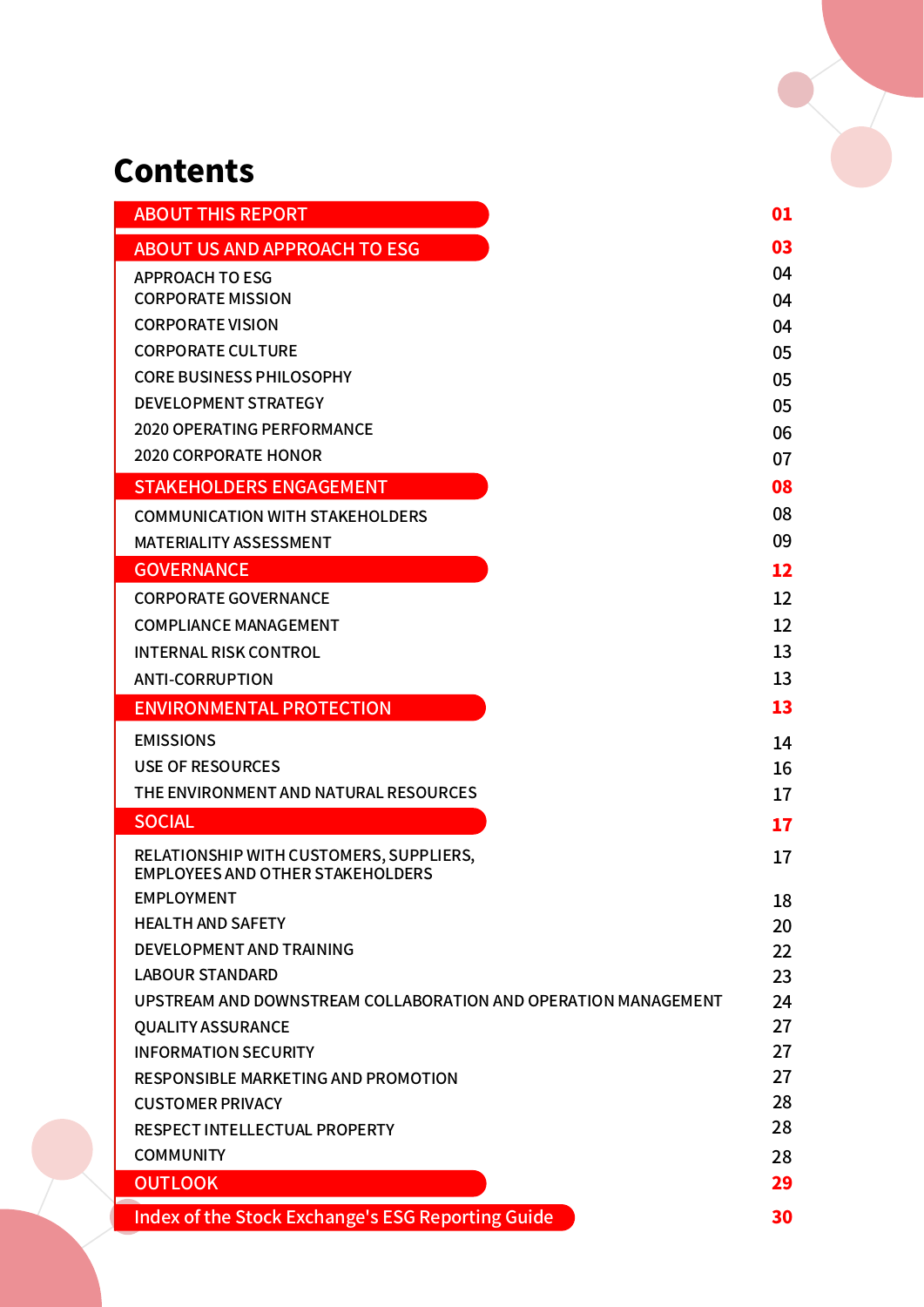# ABOUT THIS REPORT

# **BASIS OF PREPARATION**

This Environmental, Social and Governance ("ESG") report is prepared in accordance with "Environmental, Social and Governance Reporting Guide" as set out in Appendix 27 to the Rules Governing the Listing of Securities (the "Listing Rules") on the Stock Exchange and has complied with "comply or explain" provision in the Listing Rules.

# **RELEASE CYCLE**

This report is issued on a yearly basis and, unless otherwise stated, covers the reporting period from 1 January 2020 to 31 December 2020.

### **PUBLICATION**

This report is published on the Stock Exchange's website and the Company's website.

# **REPORTING SCOPE**

This report covers Changhong Jiahua Holdings Limited (the "Company") and its subsidiaries (the "Group").

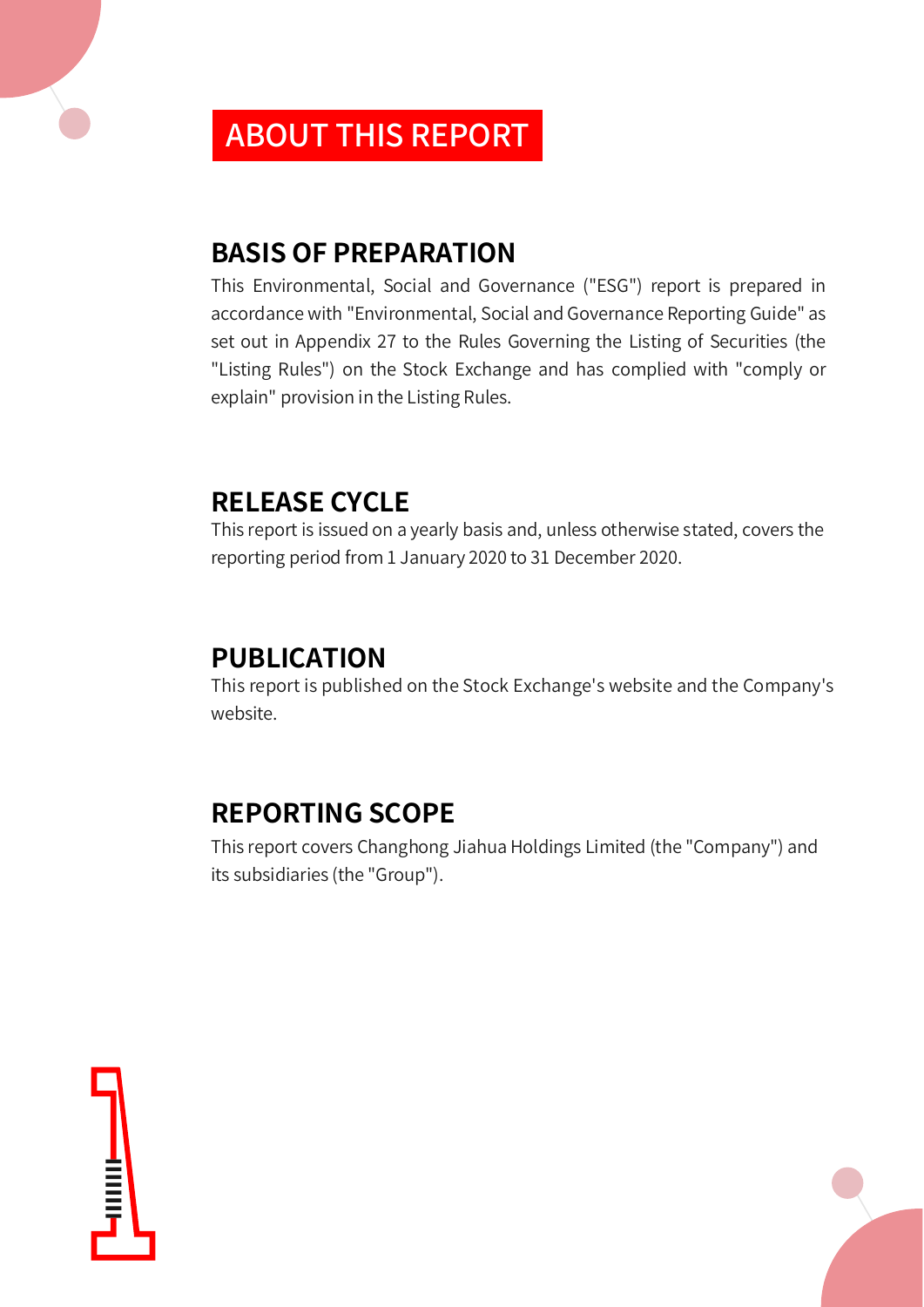# ABOUT THIS REPORT



# **ESG REPORTING PRINCIPLES**

Materiality: Comply on the materiality principles of Stock Exchange, this report discloses the deliberations of the board and the ESG working group on ESG matters, the communication with stakeholders, the process of identifying materiality issues and the matrix of materiality issues.

Quantitative: The sources of the statistical criteria, calculation methods, assumptions and/or calculation tools and conversion factors for the quantitative KPIs are described in this report.

Balance: This report presents the group's performance during the reporting period without bias, avoiding choices, omissions or presentation formats that may unduly influence readers' decisions or judgments.

Consistency: The statistical methods used to disclose the data in this report remain consistent.

# **CONTACT INFORMATION**

Changhong Jiahua Holdings Limited Address: Unit 1412, 14/F, West Tower, Shun Tak Centre, 168-200 Connaught Road Central, Hong Kong Tel: (852) 3152 2178 Fax: (852) 2815 1119 Email: fengyl@changhongit.com

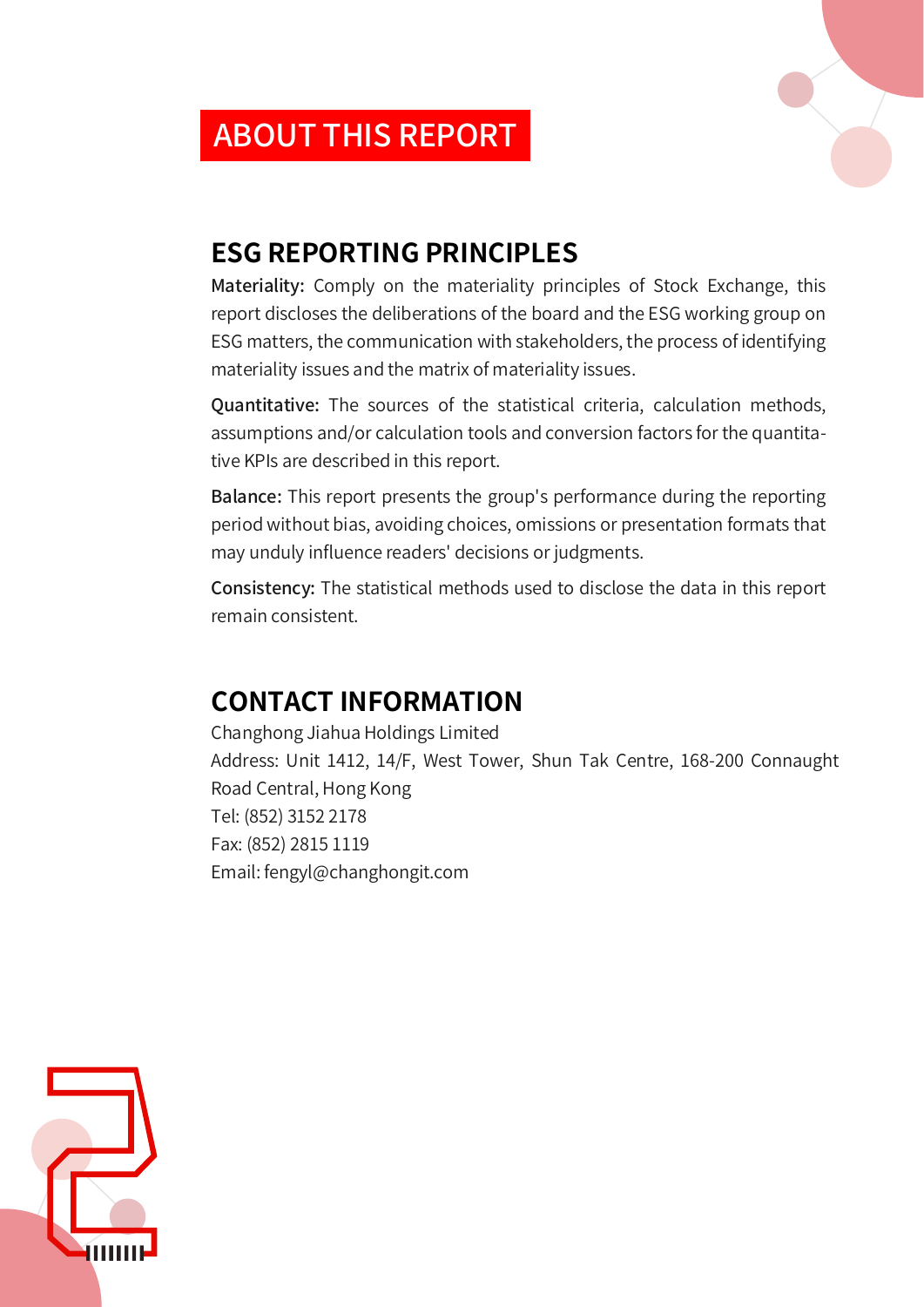# ABOUT US AND APPROACH TO ESG

The Company is a company listed in Hong Kong (stock code: 3991) and its controlling shareholder is a state-owned enterprise, oriented in a new-type ICT comprehensive service provider. The Group is an ICT professional solution service provider, a cloud comprehensive service provider of cloud-data integration and ICT product distributor that can integrate and optimize domestic and foreign resources as well as a professional intelligent terminal product manufacturer and service provider, committed to providing better big data and cloud computing comprehensive services for partners.

To be a good partner to help improvement and support success as its business philosophy, the Group provides highly efficient, comprehensive and professional services for partners in domestic and foreign ICT enterprises and local channel partners and customers by virtue of professional marketing services and solutions, independent intellectual property proprietary equipment and diversified products to help partners and customers grow and succeed, and continue to create value for shareholders.

In the professional ICT solution service and product distribution field, we are ICT comprehensive service provider with innovative concept and fast growth speed in the industry, ranking at the forefront among ICT comprehensive service providers. We provide partners with professional solutions and ICT products with applied technologies and high cost-performance, integrating international technologies and product resources while relying on our technologies, resource integration capacity and service ability. We are gradually promoting our marketing experience to products in other fields. We are committed to becoming China's leading enterprise cloud computing comprehensive service provider and the general agent with a ranking at the forefront among the manufacturers' partners.

In the field of intelligent manufacturing, we are professional provider of integrated terminal solutions for product development, manufacturing, and operation and maintenance delivery, focusing on technologies, products and applications in the field of Internet of Things and artificial intelligence, and providing a variety of one-stop IoT access intelligent terminal products and services for partners and customers.

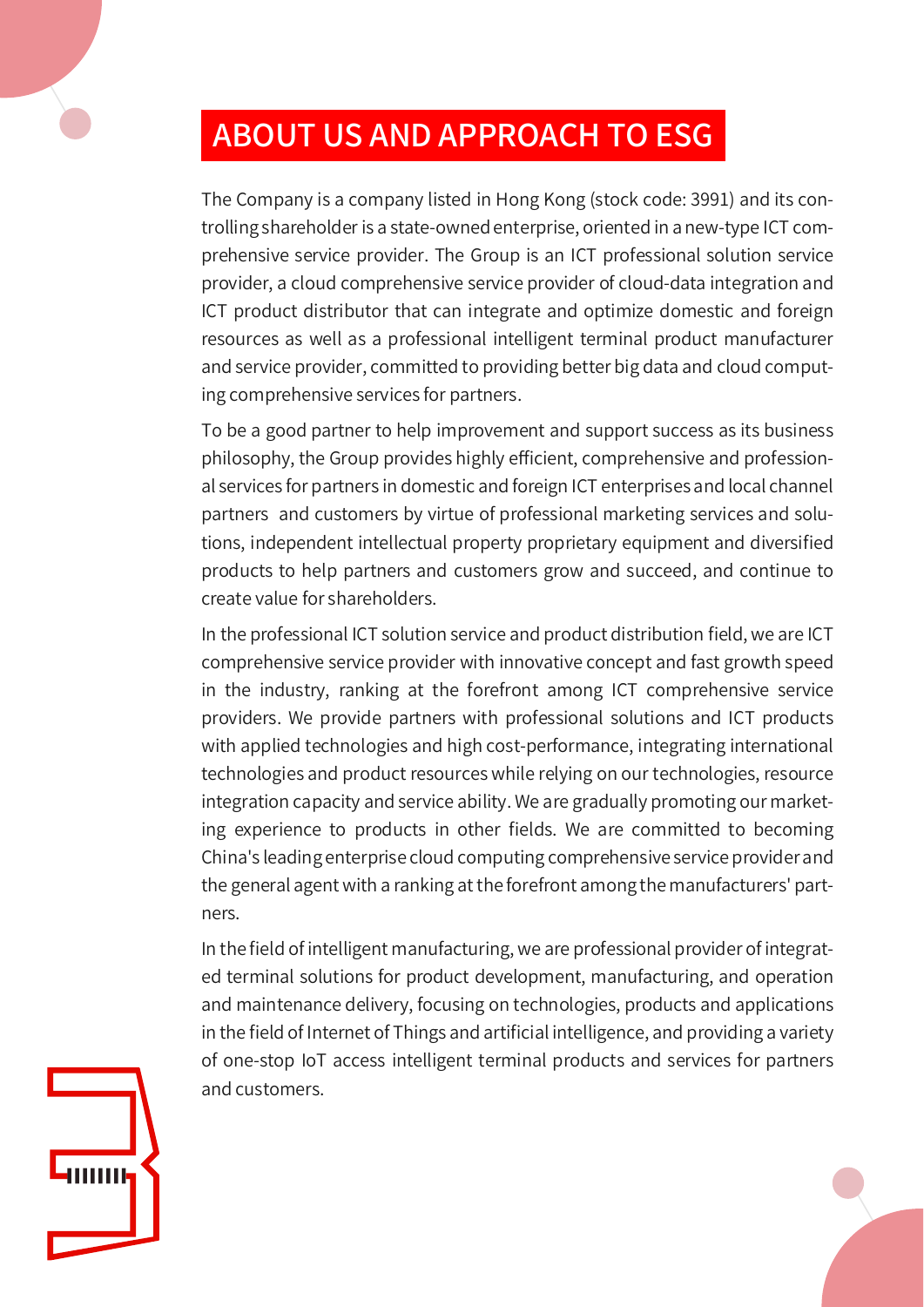# APPROACH TO ESG

The Group focuses on the sustainable development of coordination among the business, the society and the environment. In pursuit of economic efficiency and business development, we consciously incorporate social responsibility into our business strategy for an honest and compliant operation, and actively fulfills our social responsibilities and obligations, to achieve the healthy and harmonious developments between the Group and our staff, the Group and the society and the Company and the environment, and continue to create value for the Shareholders.

#### CORPORATE MISSION

In view of the new layout that emerged in the PRC ICT industry under the new era, the Group will become a listed company with sound profitability focusing on ICT business as its core and the most remarkable ICT comprehensive service provider with an objective of establishing a new benchmark for the PRC ICT industry, hence maintaining its sustainable long-term development and creating maximum returns for the Shareholders.

### CORPORATE VISION

- To become a remarkable ICT comprehensive service provider under the new era
- To become a remarkable listed company bringing satisfactory returns to the **Shareholders**
- To become a paradise for the career development of professional managers

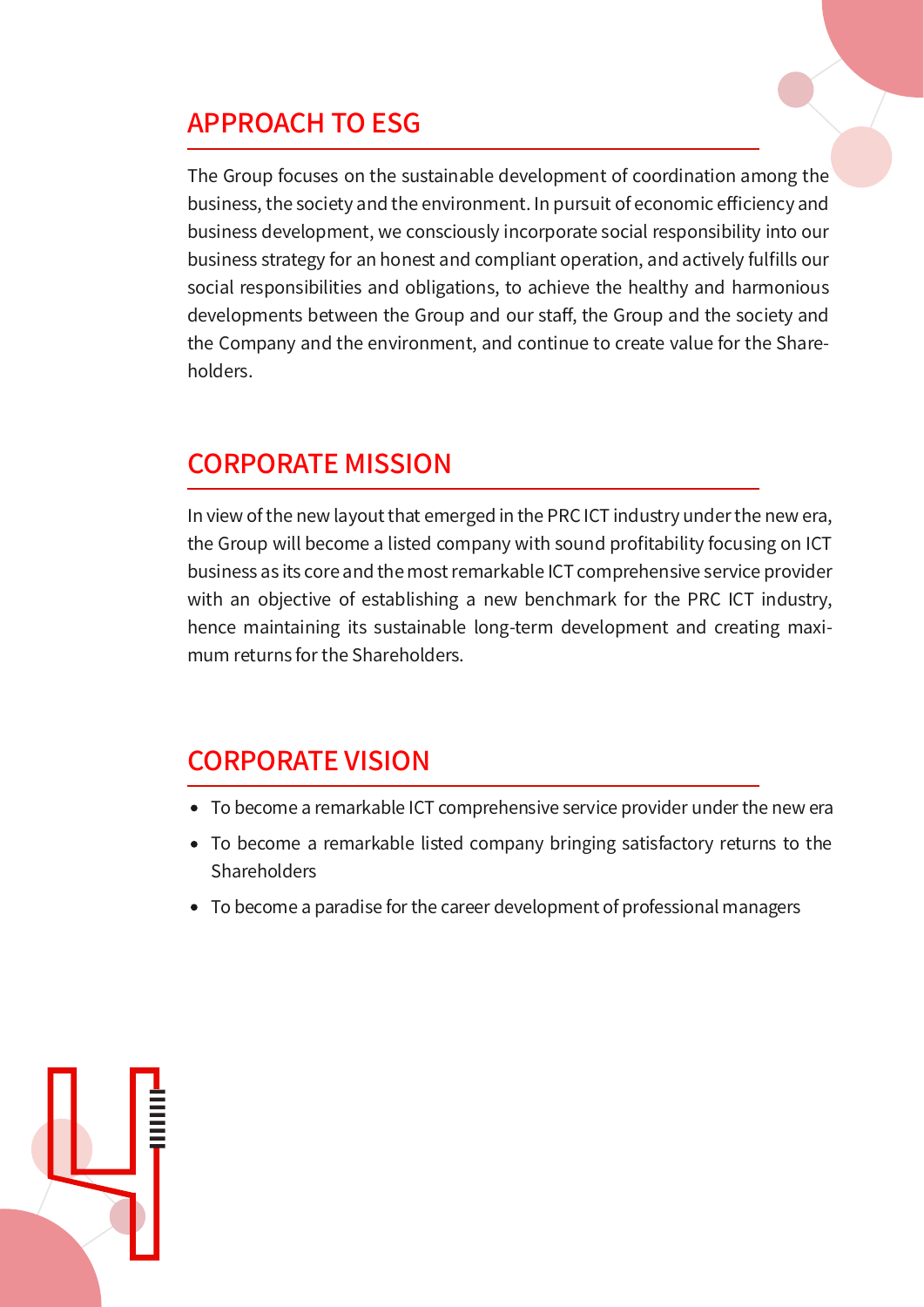# CORPORATE CULTURE

- Targets and results oriented: with clearly defined strategic targets, use the targets to be achieved to plan, figure out the strategies, measures and road maps in accomplishing them and then move forward step by step. Achieve targets through scientific and systemic ways of thinking and focus on results accountability.
- Simple and direct communication: efficiency is the principle to follow and achieve targets through focused and efficient communications. Be straight to the point, have clear subjects during communication, be targets and results oriented and focus on facts but not individuals.
- Seek for truth, seek for diversity, and explore other kinds of possibility: apply rules that are discovered during exploration process, seek for and apply diversity in rules. Establish new thinking model for Chinese ICT comprehensive service enterprises, boldly explore new directions and endeavor to achieve corporate improvement and industry perfection.

# CORE BUSINESS PHILOSOPHY

Be a good partner to help improvement and support success: Making efforts to provide long-term and sustained support for manufacturers, helping them explore new markets with professional marketing services; coordinating various resources to help our agents develop; achieving success with our partners.



# DEVELOPMENT STRATEGY

Based on our existing business, we achieve business upgrade and value promotion through system restructuring and service value added and become a comprehensive service provider for professional ICT enterprise distribution and specialized field based on technologies of big data, cloud computing, and artificial intelligence, etc., forging our core competitive edge and achieving the strategic upgrade of our business.

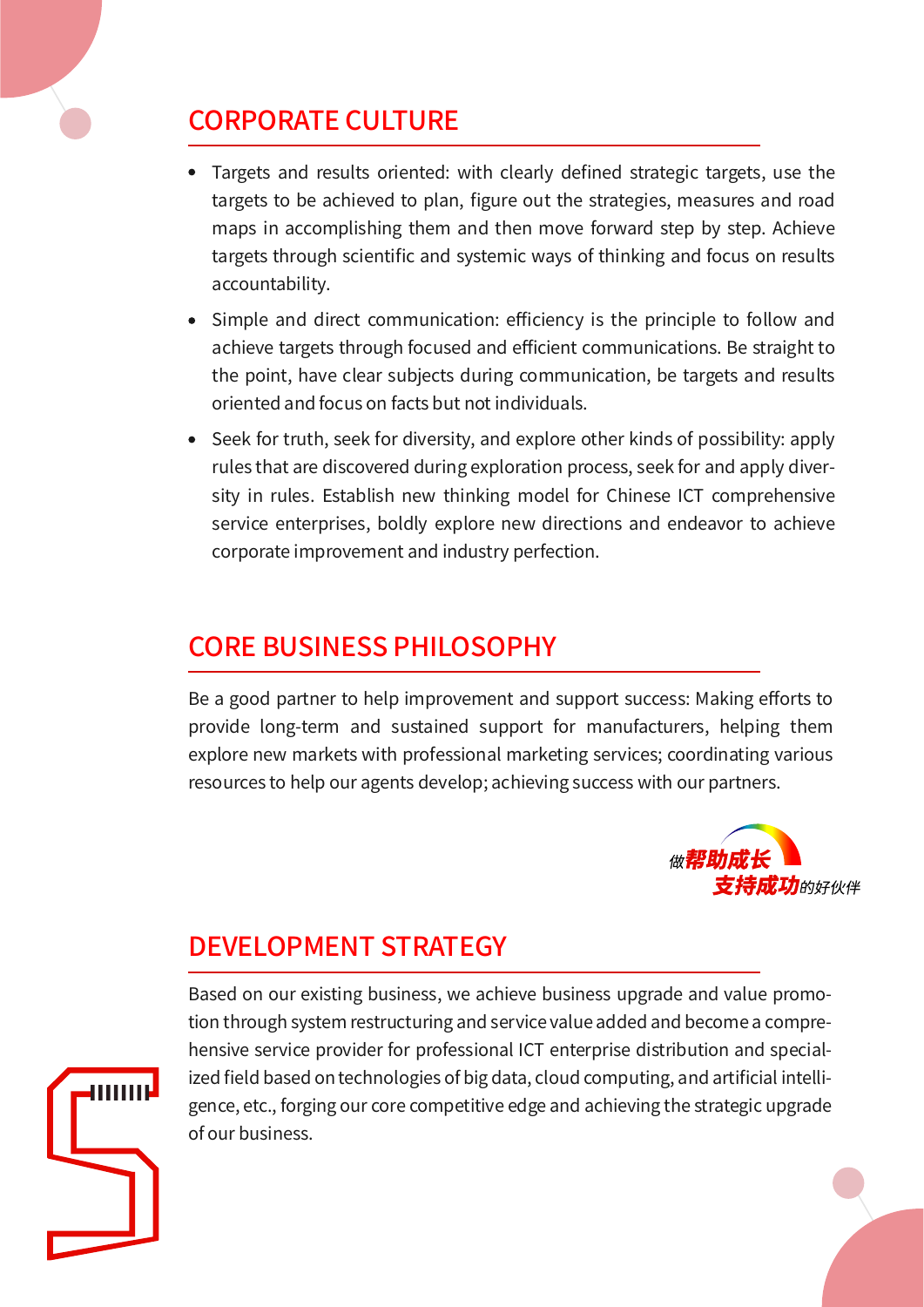## 2020 OPERATING PERFORMANCE

The COVID-19 epidemic has ravaged the globe in 2020. The global economy, trade and investment have been severely damaged, causing substantial recession in the world economy, which showed a slow recovery in the second half of 2020. Amidst the challenging domestic and international environment, China has proactively taken effective measures to cope with the pandemic and has leveraged its macro policies to counteract the negative impact, resulting in a sustainable steady recovery of the economy. The digital economy has become the new driving force of the recovery, and the pandemic and the new infrastructures are driving a new wave of digitalization in China. In 2020, despite the challenges of the pandemic, the Group overcame all kinds of uncertainties, worked closely with domestic and overseas manufacturers to respond to the needs and take advantage of the situation, thereby showing a positive development trend in all businesses and achieving significant growth in results.

The Group continued its strategic transformation in 2020, actively developed in areas such as big data, cloud computing, artificial intelligence and the Internet of Things with "Gathering strength on network, cloud and intelligence to serve its partners" as the business strategy, captured the new opportunities, improved the planning of mainstream cloud resources in the market, constructed a comprehensive ecology in the field of leading technologies, and built a customer-oriented cloud intelligent application with scenario and cloud service system. Jiahua Duola, the B2B new distribution e-commerce platform, focused on building regional distribution marketplaces for brand manufacturers, matching regional distributors with terminal distributors in online transactions. With the addition of a large number of merchants, the number of the brands and categories of Jiahua Duola platform increased, and the overall traffic and transaction scale has increased significantly.

In 2020, the Group recorded an income of about HK\$40,381.30 million, up by 34.61% over the same period of the previous fiscal year; gross margin in 2020 was 2.67%, down by about 0.53 percentage point from the same period of the previous fiscal year, mainly due to the increase in sales contribution of the product line with low gross margin and intense competition in the market. The profit attributable to shareholders in 2020 was approximately HK\$345.40 million, up by about 19.45% over the same period of the previous fiscal year and the basic earnings per share was HK\$13.44 cents, up by HK\$11.25 cents from HK\$2.19 cents in the same period of the previous fiscal year.

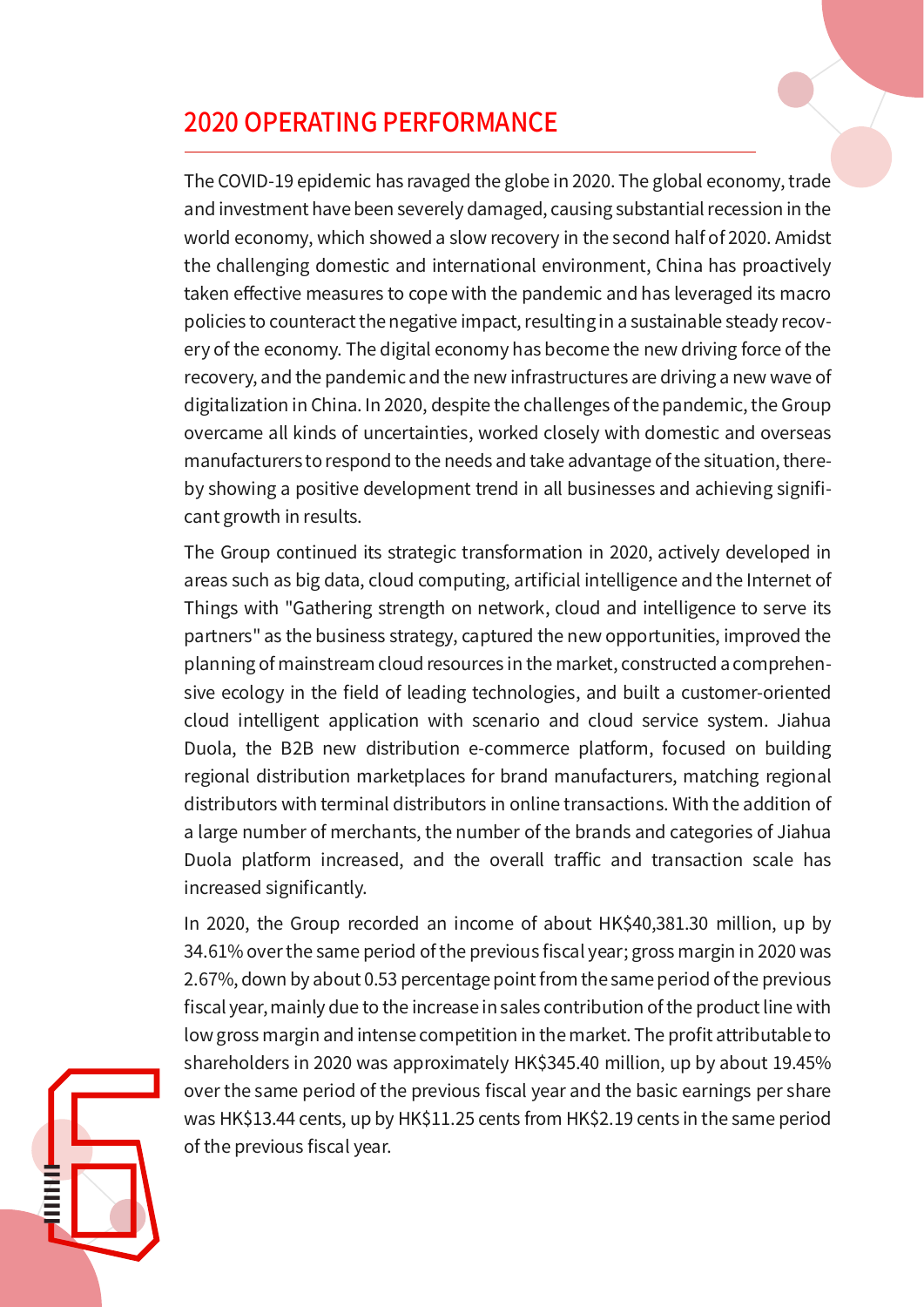# 2020 CORPORATE HONOR

- 2020 Annual Business Excellence Award (Sichuan Changhong)
- FY20 Lenovo SMB Business Excellence Cooperation Award (Lenovo)
- FY20 Lenovo Consumer Business Excellence Cooperation Award (Lenovo)
- IFY20 GO BIG-WIN BIG GROWTH AWARD (Dell EMC)
- Best Value-added Distributor Award (AVAYA)
- FY20/21 Outstanding Cooperation Award for R Mode Channel of Lenovo China (Lenovo)
- Top 10 Digital Ecology 500 Value-added Distributors (B.P business partners)
- Digital Ecosystem Distribution Leader Award (B.P business partners)
- Digital Ecology Innovation Leader Award (B.P business partners)
- Digital Ecology Best Partner Award (B.P business partners)
- Digital Ecological Cloud Computing Excellence Award (B.P business partners)
- Best Solution Partner (Dell EMC)
- GO BIG-WIN BIG GROWTH AWARD (Dell EMC)
- Ten-year Outstanding Achievement Award (Dell EMC)
- Mainstay Award (Lenovo)
- Excellent Service Enterprise of Mianyang City (Mianyang Municipal Party Committee and Municipal Government of Sichuan Province)
- Sichuan Excellent Service Enterprise (Sichuan Provincial Party Committee and Sichuan Provincial People's Government)
- POLY APAC "POWER OF MANY" MARKETING AWARD (Poly)
- Fucheng District May Day Labour Certificate (Fucheng District Trade Union of Mianyang, Sichuan Province)
- Service Cooperation Standard Award (Vertiv)
- Excellent Project Award (Vertiv)
- Annual Excellent Partner Award (Vertiv)
- Annual General Agency Outstanding Contribution Award (Schneider)
- Excellent Partner Award (Colasoft)



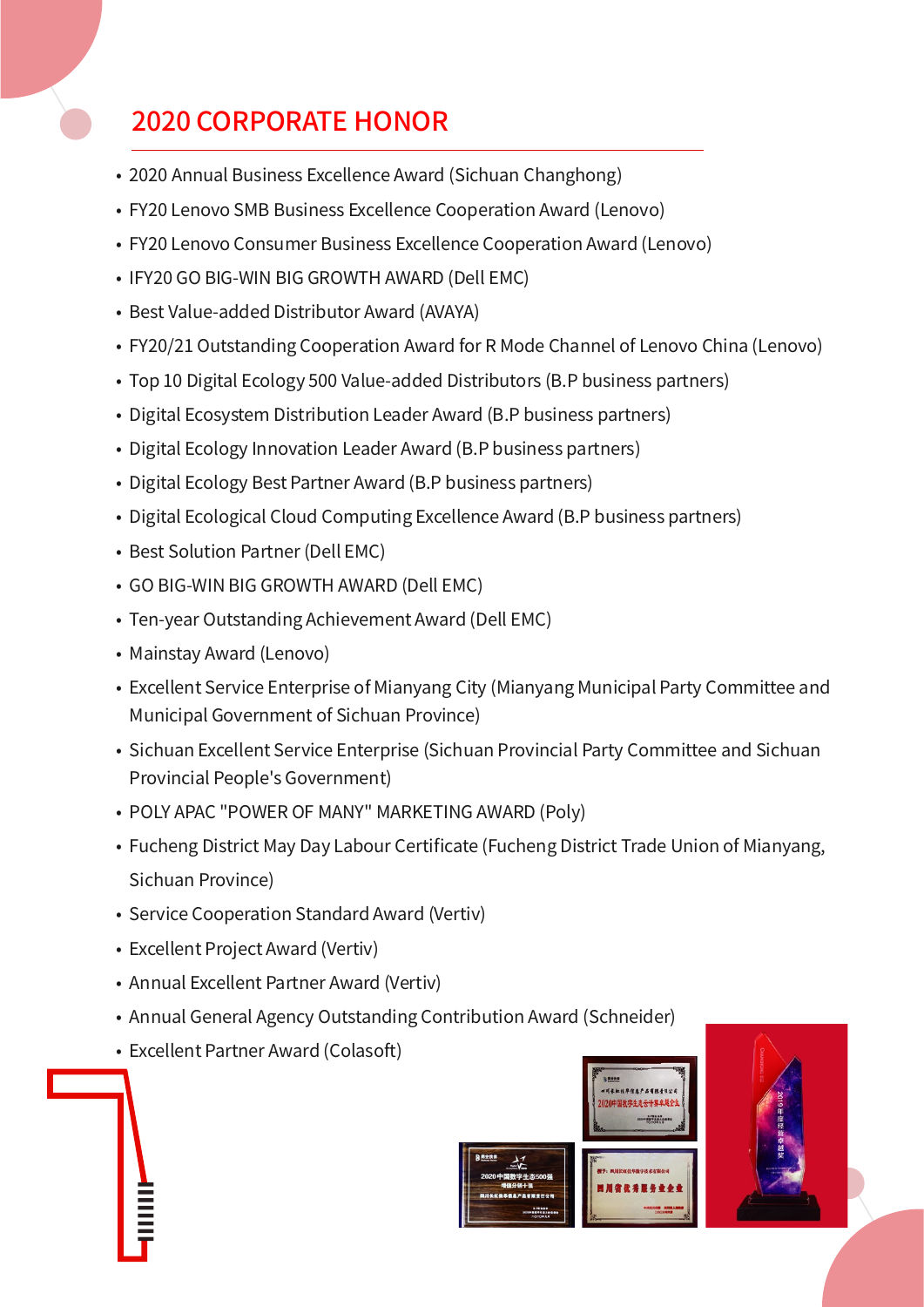# STAKEHOLDERS ENGAGEMENT

The interest and opinions of stakeholders on our business activities are of great significance to the Group's sustainable development. The Group attaches great importance to communication with various stakeholders and establishes effective communication with stakeholders through various platforms and communication methods.

#### COMMUNICATION WITH STAKEHOLDERS

| <b>Stakeholders</b>               | <b>Expectations</b>                                                                   | <b>Communication</b><br>methods                                                                                                  | <b>Measures</b>                                                                                                                                                                                   |
|-----------------------------------|---------------------------------------------------------------------------------------|----------------------------------------------------------------------------------------------------------------------------------|---------------------------------------------------------------------------------------------------------------------------------------------------------------------------------------------------|
| <b>Investors</b><br>/Shareholders | $\cdot$ Return on<br>investment                                                       | · Shareholders'<br>Meeting                                                                                                       | Continued to enhance the<br>Group's profitability                                                                                                                                                 |
|                                   | · Information<br>disclosure                                                           | · Periodic reports,<br>announcement<br>$\cdot$ Company website                                                                   | · Released regular reports and<br>announcements as required                                                                                                                                       |
| <b>Partners</b><br>/Suppliers     | $\cdot$ Candid<br>cooperation<br>$\cdot$ Fair and just                                | · Regular meetings<br>· Agreements                                                                                               | $\cdot$ Fulfilled cooperation agreements<br>· Established long-term stable<br>relationship with core partners                                                                                     |
| <b>Customer</b>                   | · Relationship<br>stability<br>$\cdot$ Service support                                | • Product supply<br>· Agreements<br>· Customer services<br>$\cdot$ Company website                                               | · Signed annual cooperation<br>agreements with the customers<br>· Provided a wealth of products<br>$\cdot$ Provided technical, training and<br>other services                                     |
| <b>Employee</b>                   | · Compensation<br>and benefits<br>• Working<br>environment<br>· Career<br>development | · Labour Contract<br>$\cdot$ Employee training<br>· Employee internal<br>communication<br>· Employee perfor-<br>mance evaluation | · Improved compensation ben-<br>efits and performance system<br>· Provided a clean and comfor-<br>table working environment<br>· Planned staff promotion path<br>· Provided rich training courses |
| <b>Community</b>                  | · Harmonious<br>community<br>· Public welfare<br>activities                           | • Company website<br>· WeChat account                                                                                            | · Built a harmonious community<br>Conducted public welfare act-<br>ivities                                                                                                                        |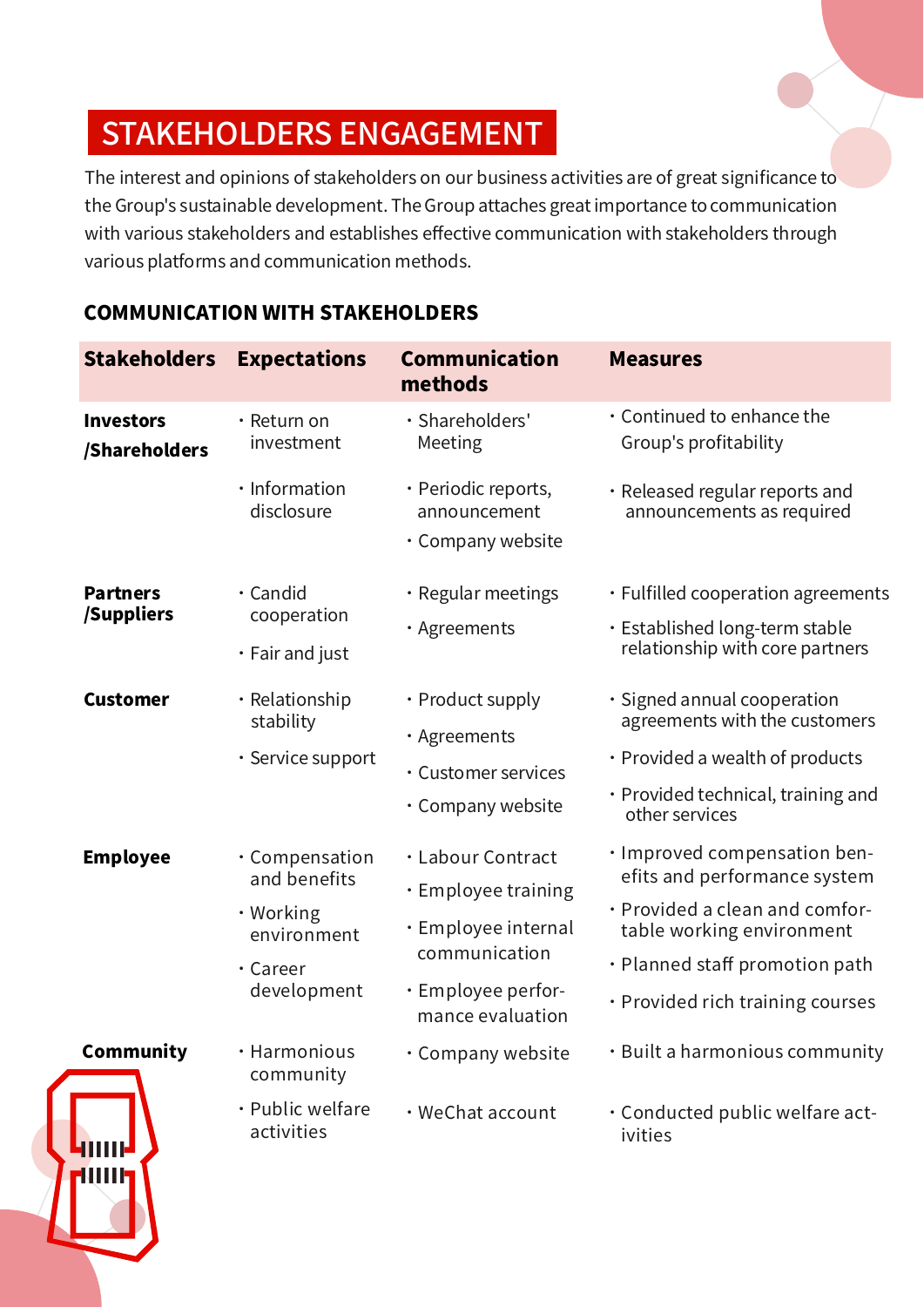# MATERIALITY ASSESSMENT

The Group invited internal and external stakeholders to participate in the online questionnaire survey and carry out the materiality assessment of ESG to further determine the disclosure focus of the ESG report and respond to the expectations and requirements of stakeholders. We took into account internal and external views to define sustainability issues that are relevant to our business and stakeholders.

Steps for Assessment of ESG Material Issues:

#### 1. Recognize materiality issues

The Group understood the expectations of stakeholders through online questionnaires, and selected 21 sustainable development issues to build a materiality issue bank based on the development of the Group's businesses, the requirement of Environmental, Social and Govemance Reporting Guidelines, the materiality issue bank of the Sustainability Accounting Standards Board(SASB)and the trends of our counterparts.

#### 2. Questionnaire survey on stakeholders

The Group invited seven intemal and extemal groups of stakeholders, including directors, management, shareholders/investors, partners/suppliers, customers, employees and stakeholders from the community to participate in the questionnaire survey to sort the issues from the issue database in terms of their materiality. A total of 459 valid questionnaires were received.

#### 3. Evaluation on materiality



The Group reviewed the materiality of the issues from two aspects namely "the materiality to the Group's business" and "the materiality to external stakeholders", created a materiality matrix and summarized the evaluation results. The results help to unveil the focus of this report and provide the basis for setting the next year's sustainable development management targets.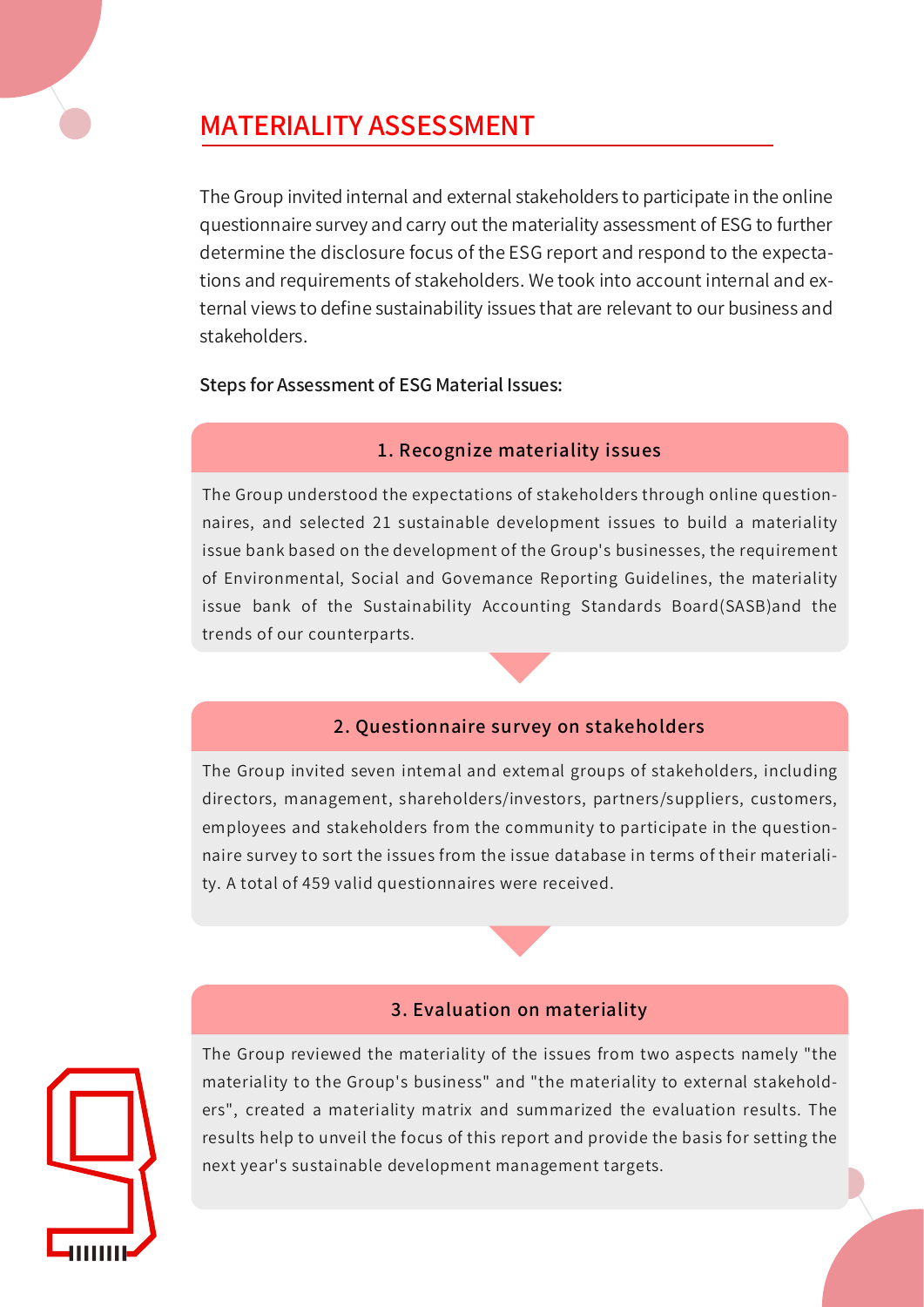The 21 business-related issues identified are grouped into four areas: governance and operations, employment and labour practices, environment and the community. According to the materiality assessment, our results generalize the 11 issues of "high materiality," including the compliance operations, anti-corruption, enterprise risk management, procurement and supply chain management, customer service management, customer privacy protection, information security, product/service quality management, compliance with labour legislation, staff training and development and employee health and safety. This report makes key disclosures based on the above results and draws the materiality matrix diagram of the Group as follows:



#### Changhong Jiahua Holdings Limited - Materiality Matrix

Materiality to the Group's Business

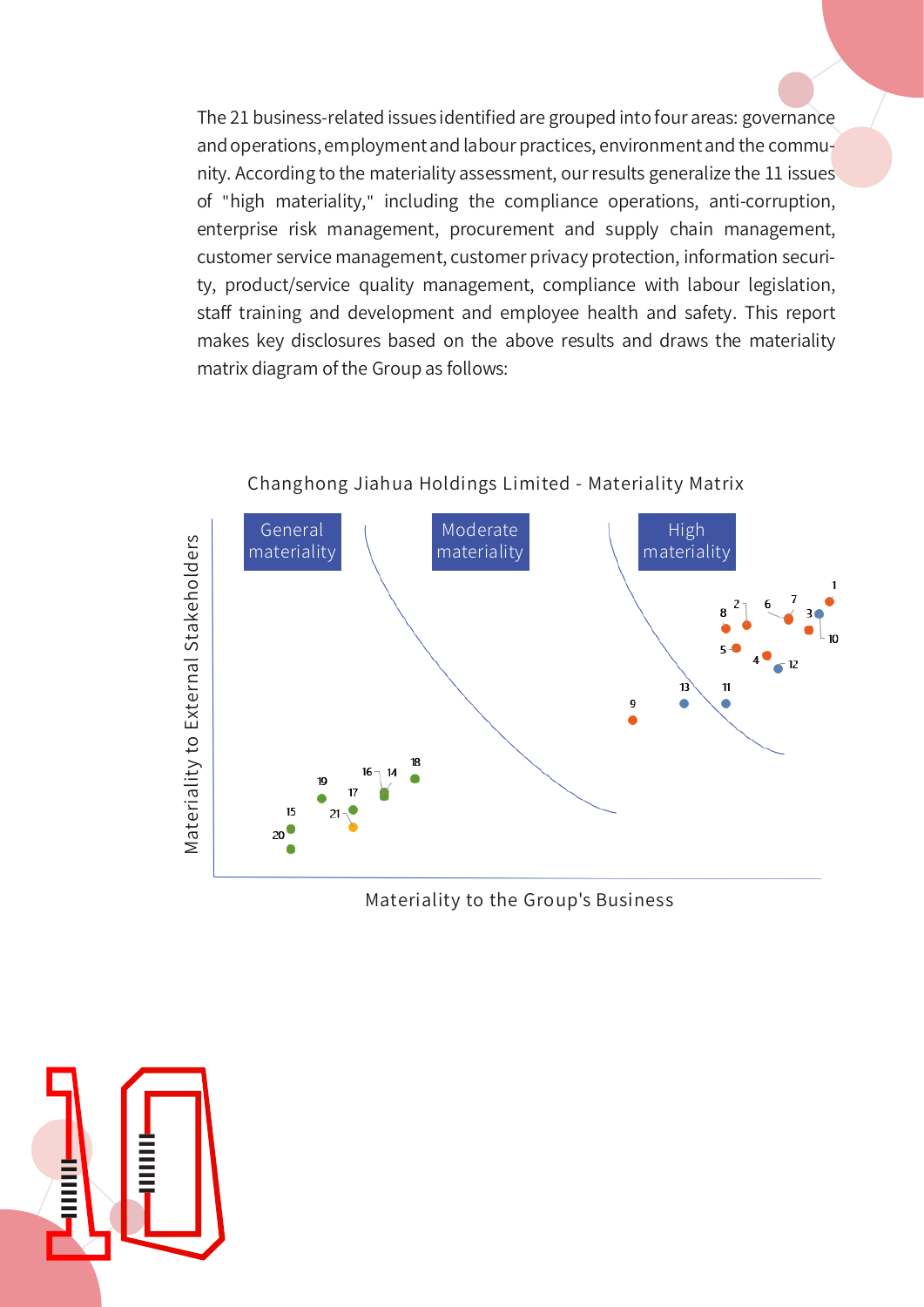| <b>Sorted by Materiality</b>       | No.            | <b>Issues</b>                                   |
|------------------------------------|----------------|-------------------------------------------------|
| <b>High materiality issues</b>     | 1              | <b>Compliance Operations</b>                    |
|                                    | $\overline{2}$ | Anti-corruption                                 |
|                                    | 3              | Enterprise Risk Management                      |
|                                    | 4              | Procurement and Supply Chain Management         |
|                                    | 5              | <b>Customer Service Management</b>              |
|                                    | 6              | <b>Customer Privacy Protection</b>              |
|                                    | $\overline{1}$ | <b>Information Security</b>                     |
|                                    | 8              | Product/Service Quality Management              |
|                                    | 10             | Compliance to Labour Legislation                |
|                                    | 11             | <b>Staff Training and Development</b>           |
|                                    | 12             | <b>Staff Health and Safety</b>                  |
| <b>Moderate materiality issues</b> | 9              | Responsible Marketing and Publicity             |
|                                    | 13             | Employee Participation, Diversity and Inclusion |
| <b>General materiality issues</b>  | 14             | <b>Energy Management</b>                        |
|                                    | 15             | <b>Greenhouse Gas Emission</b>                  |
|                                    | 16             | <b>Waste Disposal</b>                           |
|                                    | 17             | <b>Exhaust Emission Reduction</b>               |
|                                    | 18             | Water Resource Management                       |
|                                    | 19             | Use of Natural Resources                        |
|                                    | 20             | <b>Addressing Climate Change</b>                |
|                                    | 21             | <b>Community Philanthropy</b>                   |
|                                    |                |                                                 |

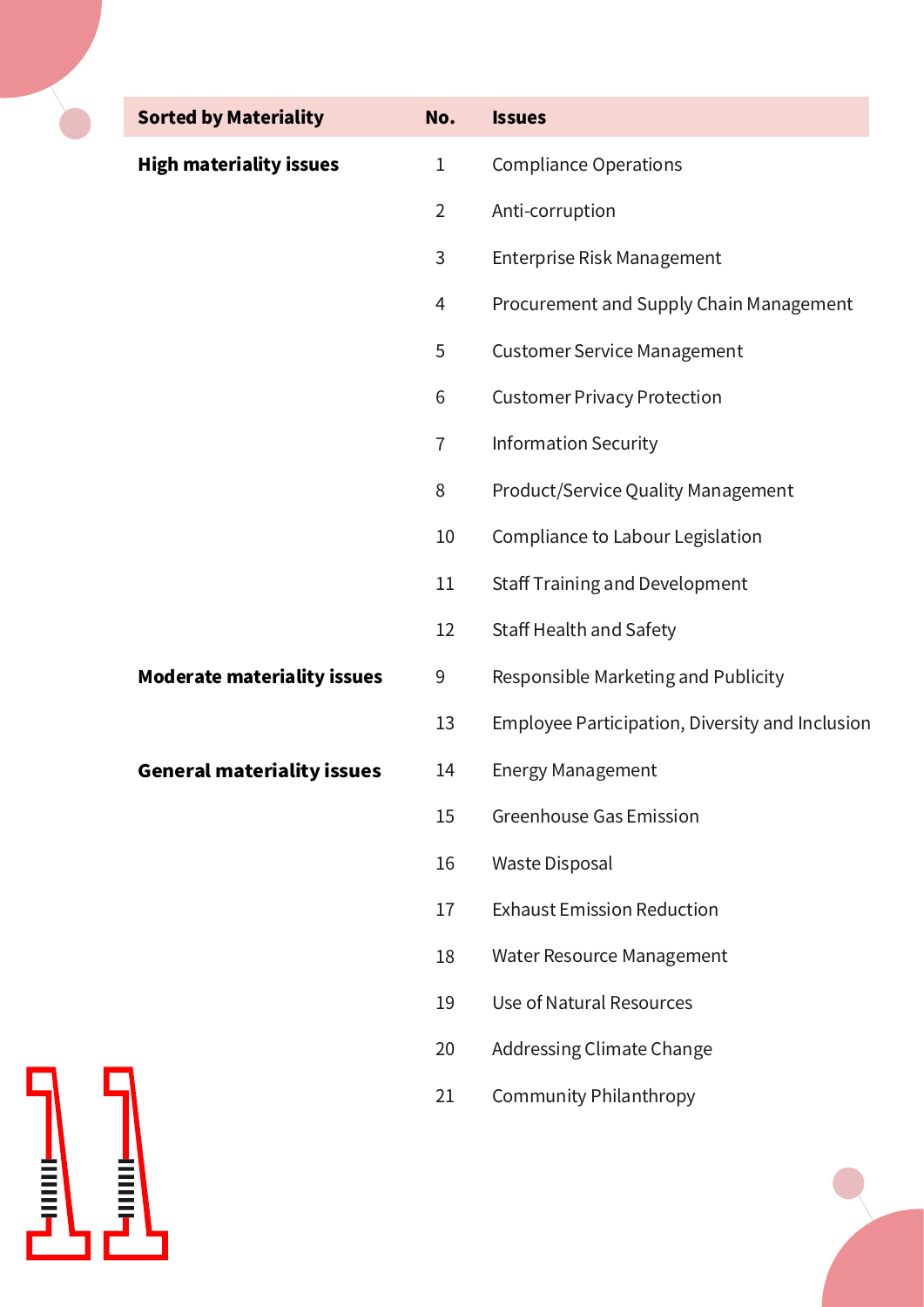

# CORPORATE GOVERNANCE

In order to achieve corporate mission of the Group, we have established good corporate governance practices based on the principles of integrity, transparency, openness and efficiency, and implemented and improved various policies, internal controls procedures and other management framework. We will continue to learn and understand the development of corporate governance practices with reference to the world's leading institutions, relevant regulations by the regulatory bodies and the expectation of the investors. We will also review and enhance the corporate governance procedures and practices from time to time so as to ensure the long-term sustainable development of the Group.

The board of directors is responsible for the overall strategy and reporting of ESG, determines the materiality assessment and supervises the overall management and decision-making of ESG. The ESG working group composed of senior management is responsible for organizing the implementation of the strategies and guidelines established by the board of directors, monitoring and managing the risks associated with ESG and the effectiveness of internal control measures. Each functional department is responsible for the implementation of ESG policies and ESG-related data collection and statistics. The lead department is responsible for supervising and promoting ESG-related work. In 2020, during the preparation of this report, the board of directors reviewed the materiality issues and reporting strategies before approving the release of this report.

### COMPLIANCE MANAGEMENT

The Group is subject to various laws and regulations set by the PRC national, provincial and municipal governments relevant to our business operation, including The Company Law of the Peoples Republic of China (《中華人民共和國公司法》), Contract Law of the People's Republic of China (《中華人民共和國合同法》) and Labour Contract Law of the People's Republic of China (《中華人民共和國勞動合同 法》). Compliance procedures are in place to ensure adherence to the applicable laws, rules and regulations. The Group has complied with the relevant laws and regulations that have significant impact on the operations of ours. Further, any changes in applicable laws, rules and regulations are brought to the attention of relevant employees and relevant operation units from time to time.

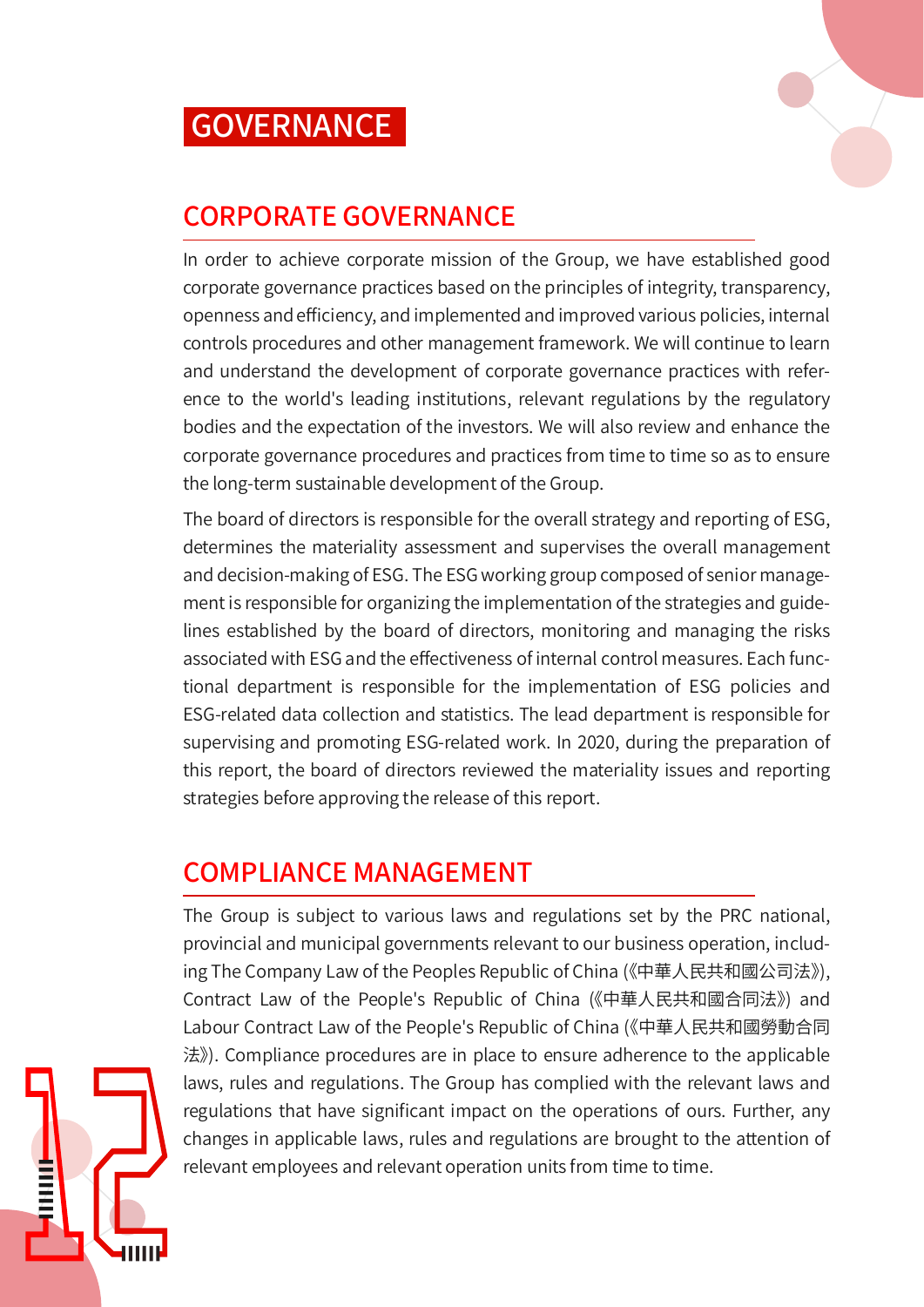

The Group established the Internal Control Specification and Operational Risk Management Manual in accordance with the relevant regulatory requirements and the internal control framework required by the Ministry of Finance to clarify the management rules, systems, critical control points, and corresponding controls of the key control links. The process ensures that the Group's business management is legally compliant, corporate assets are secure, financial information and related information are accurate and reliable, aiming to improve operation efficiency and promote company's strategic planning. In 2020, the Group carried out risk identification and assessment, identified major risk identification standards, established risk identification lists, and prevented and effectively identified and controlled various risks arising from the operation process through routine and special internal control inspections.

# ANTI-CORRUPTION

The Group formulated a number of rules and systems including Honest Management System (《廉潔管理制度》) and Code of Supervision on Staff Independence (《員 工獨立性監管守則》) to regulate our employees' behavior in economic activities, maintain the objectivity, impartiality and synergy of the Group's business activities, avoid business operation risks and prevent all kinds of conflicts of interest, prevent misconduct such as bribery, extortion, fraud and money laundering, secure the Group's reputation as well as interests of the Group and customers, and build a sound ordered market.

# ENVIRONMENTAL PROTECTION

The Group is committed to supporting environmental sustainability. We strictly abide by national and regional environmental laws and regulations such as Environmental protection law of the people's Republic of China(《中華人民共和國環境 保護法》)and Pollution Prevention and Control Law of the People's Republic of China(《中華人民共和國污染防治法》), and implement strict environmental protection policies, to ensure the fulfillment of environmental responsibility.



Because the Group mainly operates our business in the office, we affected the environment primarily through the use of water, electricity, car fuel for office and minority of packaging materials, as well as carbon emissions from the business trips of our staff, and had no significant impact on the environment and natural resources.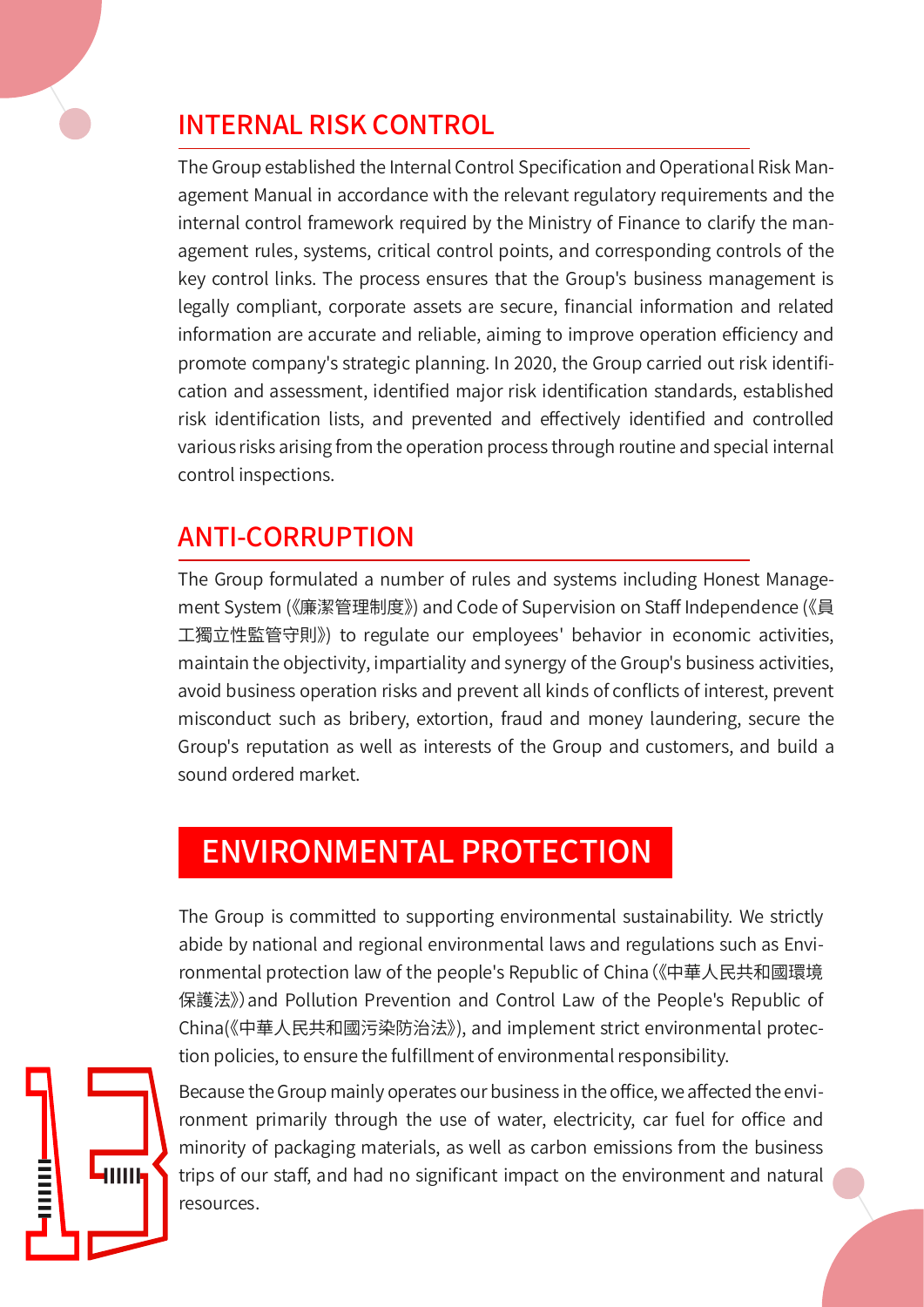### **EMISSIONS**

The Group's business operations do not involve hazardous waste, large amounts of waste gas or non-hazardous waste. In 2020, the Group did not have non-compliance issues related to environmental issues.

#### **AIR POLLUTION EMISSION**

The Group's air pollutants mainly originate from automobiles. The Group controls the number of cars and mileage and tries to use the online video conference system or teleconference to reduce business trips, energy consumption and emission of carbon dioxide.

In 2020, the Group's air pollutant emissions included 518 grams of nitrogen oxides, 48 grams of sulfur oxides, and 38 grams of particulate matter.

#### **GREENHOUSE GASES EMISSION**

The Group's emissions of greenhouse gases are mainly derived from the use of electricity and vehicles for office. The Group manages its carbon emissions by reducing energy consumption.

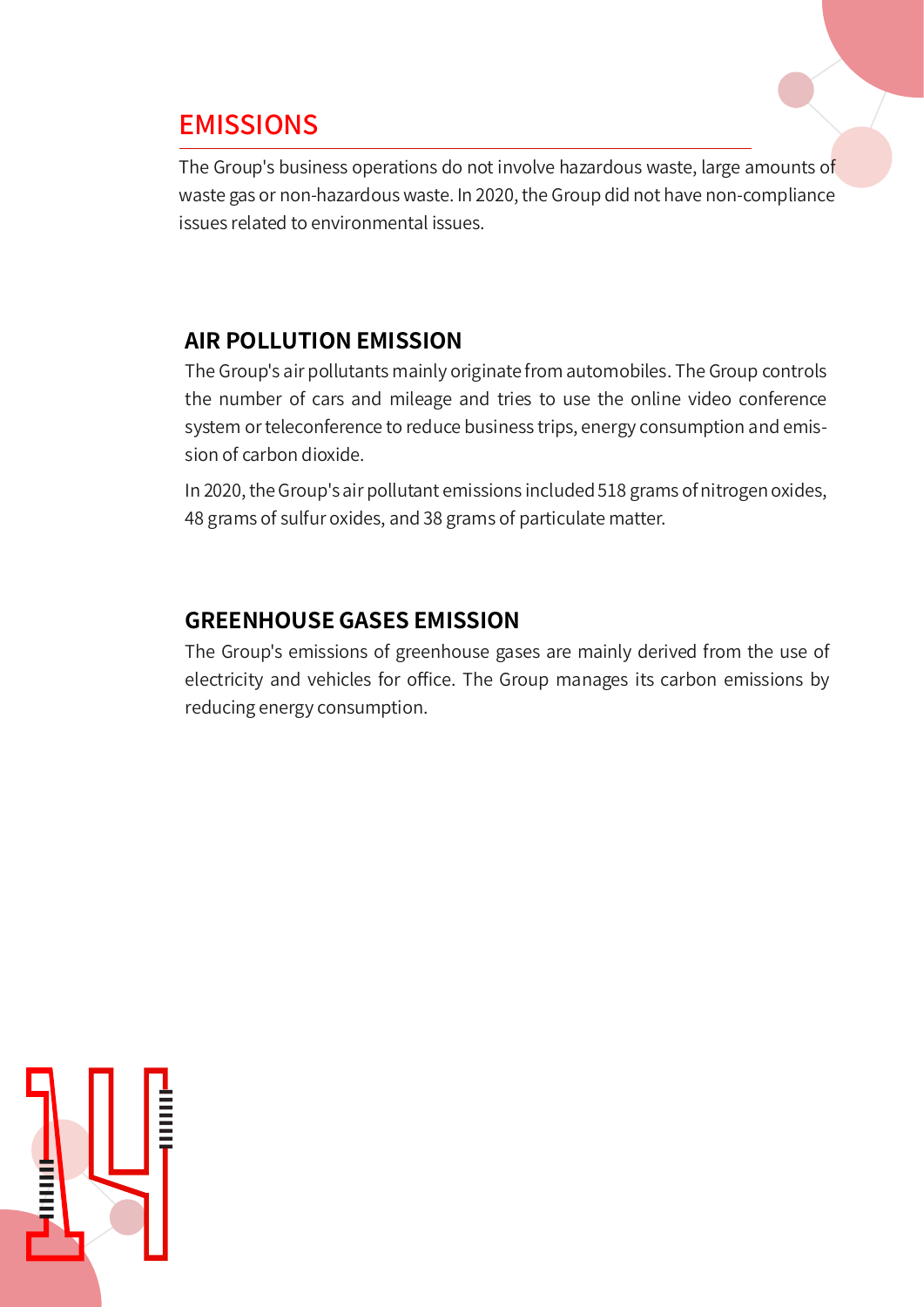

The Group leased offices in 25 cities including Mainland China and Hong Kong. In 2020, the electricity consumption involved 907 tons (2019: 1,006 tons) of carbon emissions, which was a decrease of 9.76% compared with that of last year. In 2020, the Group's per capita electricity consumption involved 0.72 tons of carbon emissions. (Sources of carbon emission conversion factors involved in electricity use are the "China's Regional Grid Infrastructure Emission Factors for 2015" promulgated by the Department of Climate Change, National Development and Reform Commission).

#### **2. Emission from the use of fuel**

The Group owns a few vehicles for travel and reception of the executives. In 2020, the fuel usage involved carbon emissions of 7.4 tons (2018: 13.9 tons), which was 46.7% lower than that of last year. In 2020, the Group's the per capita fuel consumption involved 0.0059 tons of carbon emissions. (The source of carbon emission conversion factors involved in fuel use is the "2006 IPCC (Intergovernmental Panel on Climate Change) National Greenhouse Gas List Guidelines Catalogue", Vehicle Emission Capabilities: 2.2631Kg/L).

#### **HAZARDOUS WASTE AND NON-HAZARDOUS WASTE**

The Group's business operations do not involve hazardous waste or large amounts of non-hazardous waste as defined by the national laws and regulations. The non-hazardous waste generated by the Group mainly includes paper and a small amount of electronic products. The Group promotes paperless office software and secondary use of printing papers, produces portable notebooks, sends holiday e-cards and prints by swiping cards to reduce paper consumption. Strictly implementing garbage classification, for scrapped electronic products, they are recycled by units that have environmental recycling qualifications, while waste batteries and other hazardous wastes are required to be put into hazardous dustbins to avoid causing environmental pollution. In 2020, the Group disposed of 143 discarded electronic products and used 780 alkaline batteries and 57 carbon batteries. Due to the dispersed use of battery personnel and places, battery waste data was hard to figure out.



#### **WASTEWATER**

The Group's business operations do not involve wastewater discharge.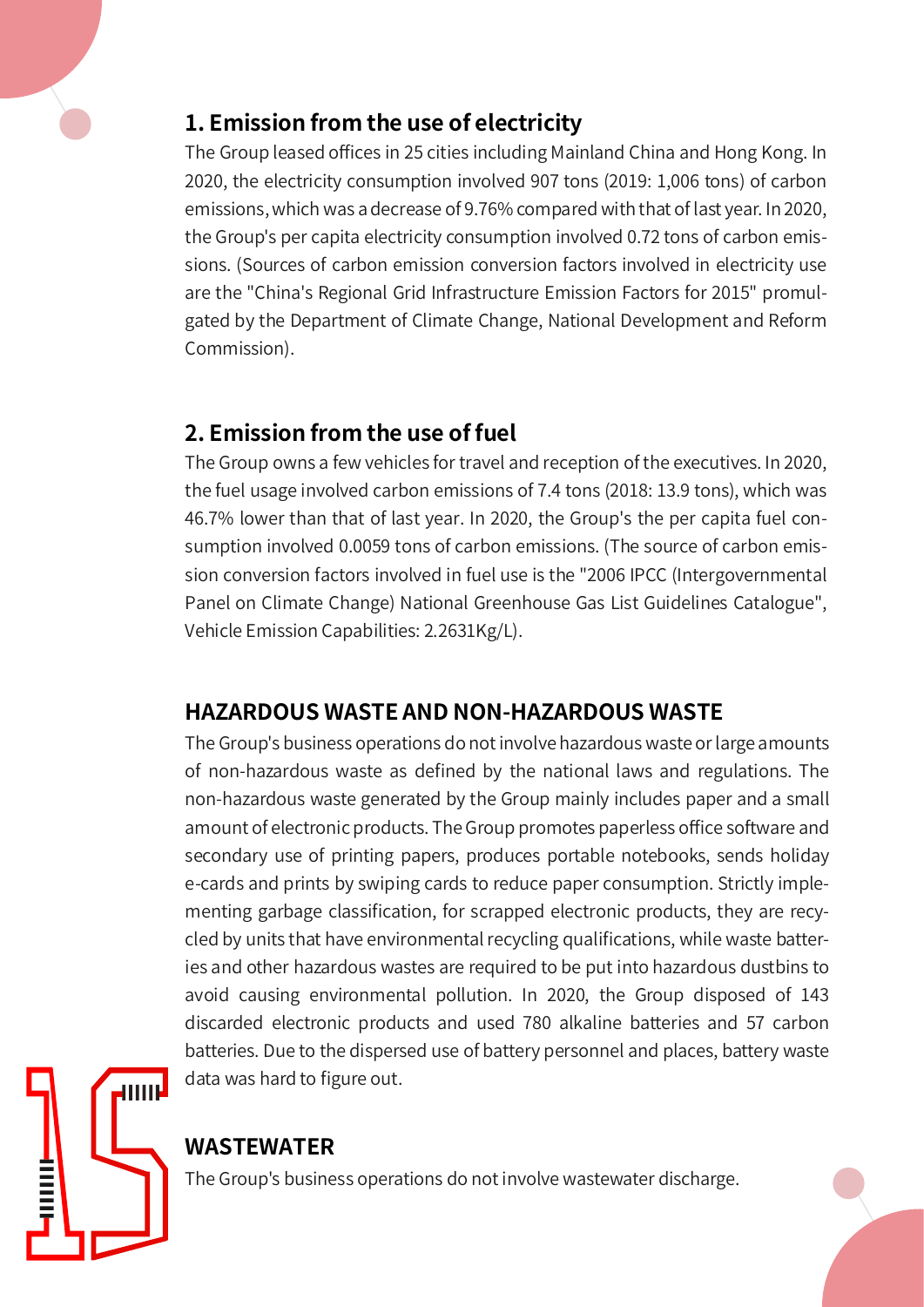# USE OF RESOURCES

The Group actively implements the concept of environmental protection and conservation, and formulates policies and measures for the management of environmental protection, including: 1) the Group enhances the awareness of energy saving and consumption conservation of its staff through posters and promotional videos; 2) increases the use of the renewable energy, solar hot water; and 3) installs more energy-saving lighting equipment and intelligent electricity-saving system for air conditioners in offices, which can automatically adjust the turning on and off time and the temperature settings of air-conditioners according to weather conditions

#### **1. Use of fuel**

The Group owns a small number of vehicles for executive travel and reception. In 2020, the fuel usage was 3,270 liters, which was 46.7% lower than the 6,131 liters in 2019. in 2020, the Group's per capita fuel consumption of was 2.60 liters.

#### **2. Use of water**

The Group uses water originated from office usage. In some of regions, the water supply service in the office is provided by the building management. In this case, water consumption data is not available. The water supply to the offices in Beijing, Nanjing, Fuzhou, Xi'an and Shenyang was managed by the Group itself. In 2020, the water consumption in these areas consumed 4,482 tons, and the consumption tended to decrease, which was 1.5% lower than that of 4,550 tons in 2019. In 2020, the Group's per capita water consumption was 3.56 tons.

There was no issue in sourcing water that is fit for purpose in the Group's operations.

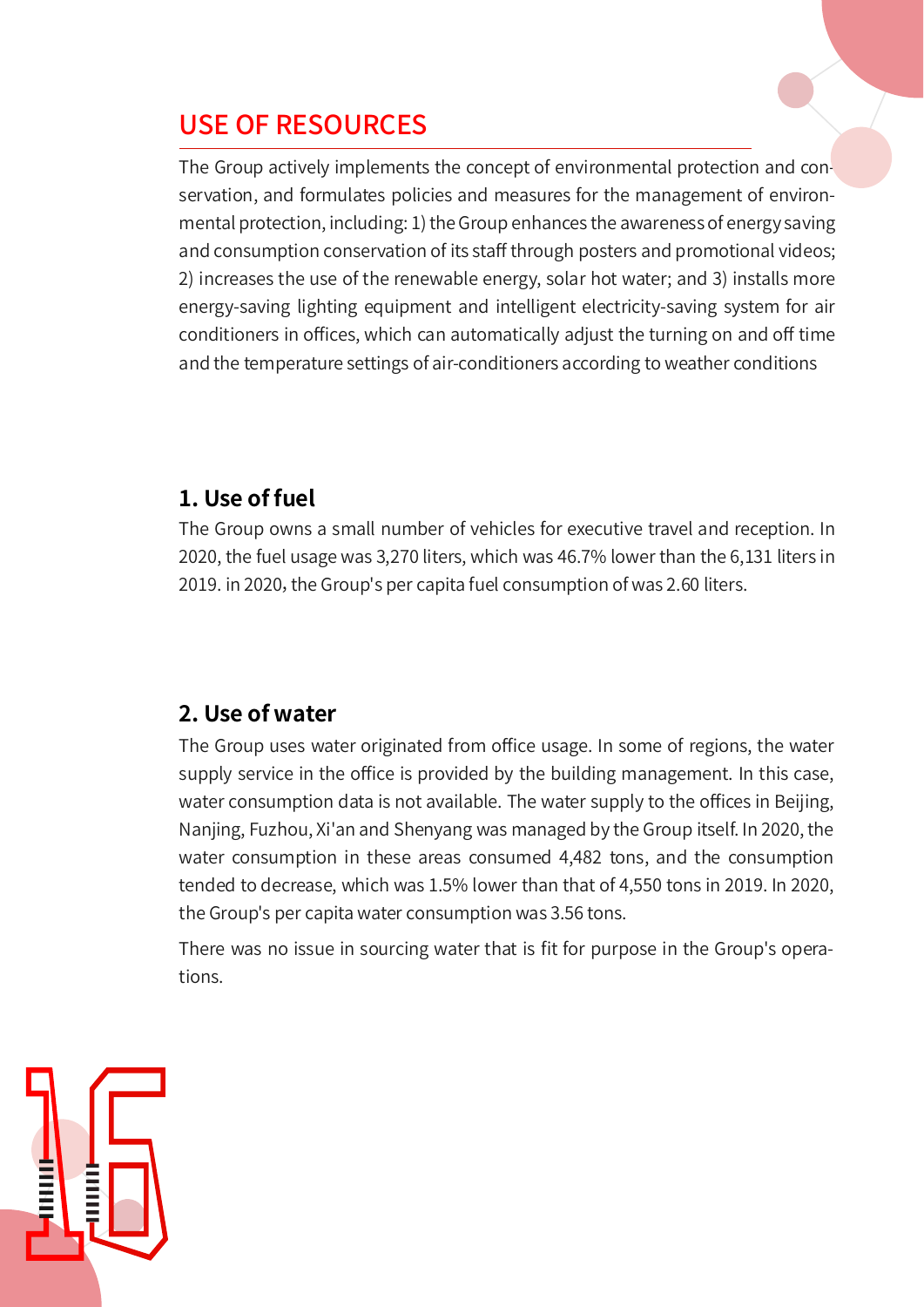#### **3. Use of paper**

The use of paper by the Group mainly originates from office consumption. The Group's paper usage was 1.04 million (2019: 0.95 million) in 2020, which was an increase of 9.1% compared with that of last year. Mainly due to the increase in business scale in 2020, the number of business contracts, bidding documents and other documents that need to be printed increased. The Group continues to implement e-contracting to reduce paper usage.

#### **4. Use of packaging materials**

Issues relevant to the use of packaging materials are not applicable to the Group due to the Group's business nature by 2020.

# THE ENVIRONMENT AND NATURAL RESOURCES

The Group's business operations have no significant impact on the natural environment and natural resources. We always adhere to strictly implement monitoring and control measures related to water saving, power saving, energy saving and emission reduction, and minimize the impact on the natural environment and natural resources.

# **SOCIAL**

# RELATIONSHIP WITH CUSTOMERS, SUPPLIERS, EMPLOYEES AND OTHER STAKEHOLDERS

We believe that maintaining a good relationship with its business partners, customers, suppliers, employees and other stakeholders is important to the Group's business performance and development. Accordingly, the management of the Group has kept good communication, exchanged ideas and shared business updates with the stakeholders when appropriate. The Group also creates a framework for motivating staff and maintaining close relationship with staff. During the year ended 31 December 2020, there were no material and significant disputes between the Group and its customers, suppliers, employees and other stakeholders.

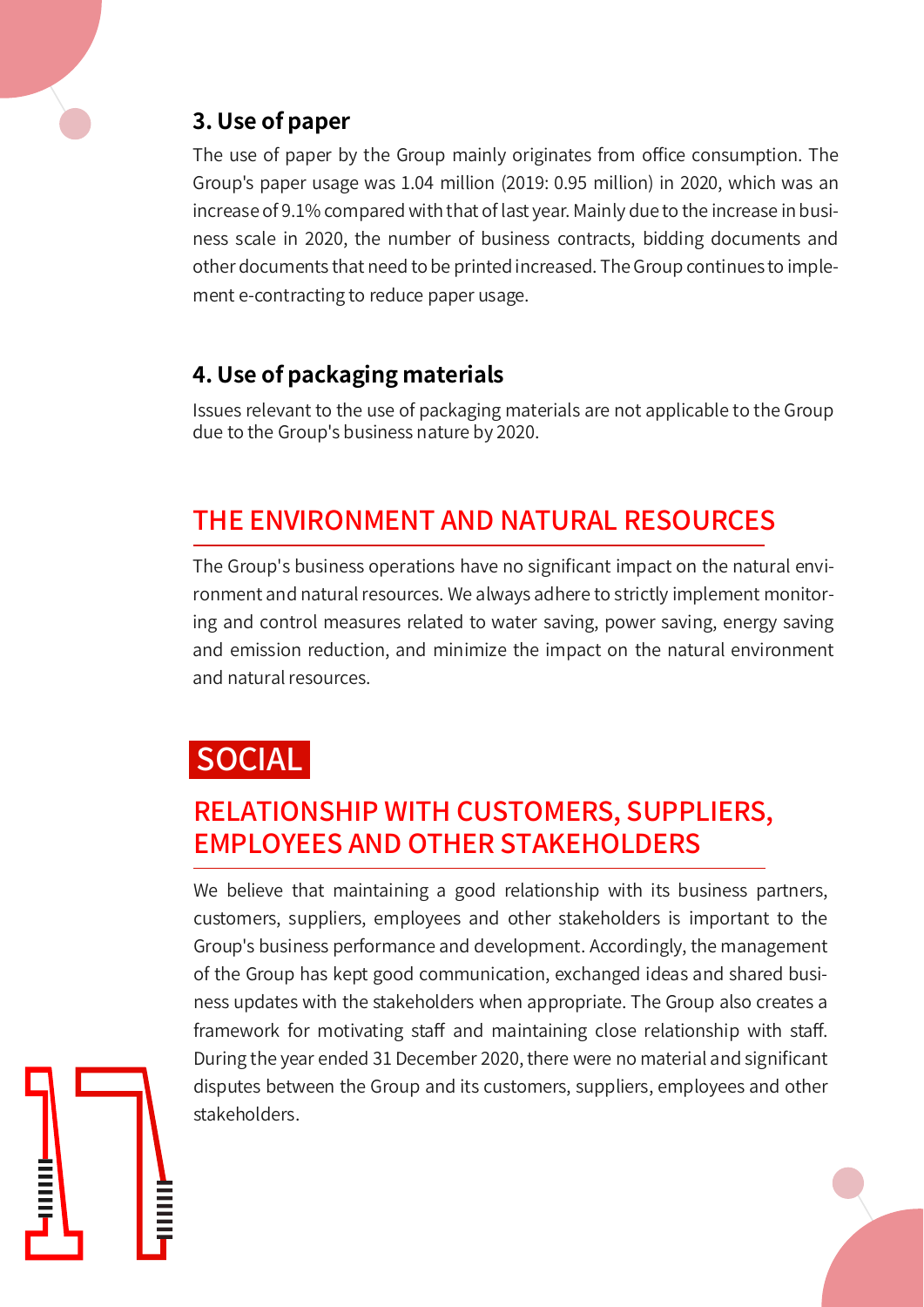### EMPLOYMENT

By focusing on the implementation of value creation and targeting at transparent performance and systematic management, the Group implements the scientific and fair performance management approach to secure the separation and implementation of its overall strategic goals at every segment, while maximizing the innovation and development of personal potential and talents to guide the constant growth of its staff.

Based on the annual business plan, we formulate the corresponding human resource planning plan. Depending on business progress and employment needs, it recruits talents through various internal and external channels to form diversified businesses team with different genders, ages, education backgrounds, knowledge and skills, and work experience. As at 31 December 2020, the Group employed a total of 1,259 (2019: 1,043) employees, of which 63% were male employees and 37% were female employees, meanwhile 60% were employees under the age of 35 and 40% were employees over the age of 35.

The Group adheres to the principle of equal opportunity in recruitment and promotion, opposes discrimination based on factors such as religion, nationality, gender and age, and strictly implements same pay for same work. For those resigned employees who are capable and willing to come back, the Group will also re-employ them with an open and enthusiastic attitude.

Applicants who meet the job recruitment requirements and have passed background investigations are formally employed and enter into formal labour contracts. The Group's working hours are in accordance with the working hours system that the national law stipulates that the daily working hours do not exceed 8 hours, and the average working time per week does not exceed 40 hours. At the same time, the employees enjoy statutory paid vacations and annual vacations. When there is a situation in which it is necessary to release the employee's labour relationship, the Group terminates the labour contract in accordance with the Labour Contract Law and related regulations, and strictly complies with the requirements of laws and regulations.

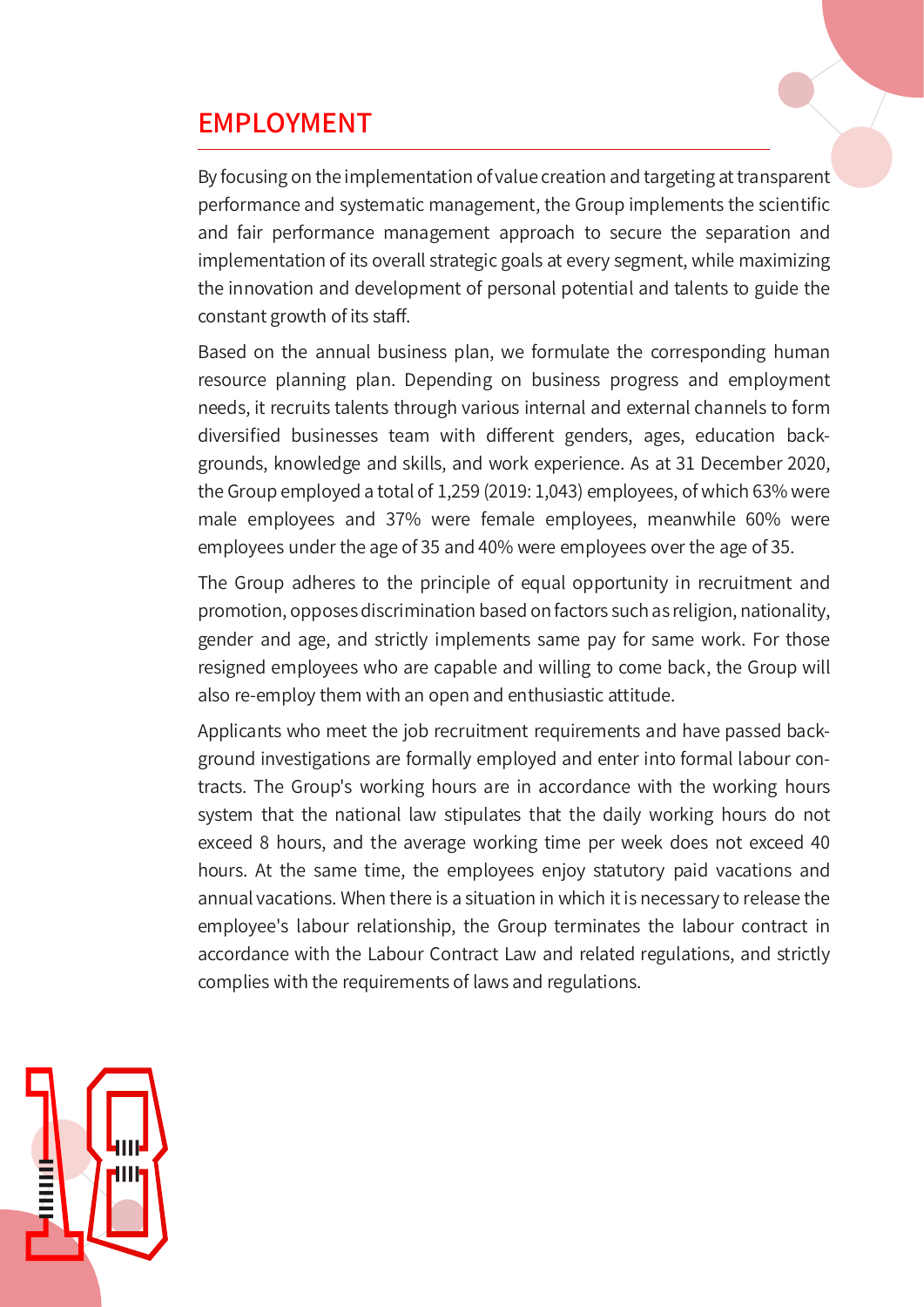Through systematic training, we enable new employees to quickly and comprehensively understand the company profile. Through the mentor system, we help new employees integrate into the company faster and better. Through the establishment of the staff service platform in the enterprise community network, the policies, regulations and rules closely related to the daily staff are publicized to facilitate the staff to inquire and understand. Through the implementation of EAP (Employee Assistance Program), we interact with employees in a timely manner and answer their questions and doubts.

We determine employee compensation based on the employee's length of service, job function and performance with reference to the salary level of the same industry in the market, so that employees can obtain market-competitive salary while embodying the value of the job. The Group has developed a complete performance management approach, and conducts staff position adjustment and promotion based on the results of employee performance assessment.

In order to motivate staff to achieve the strategic business objectives efficiently, stimulate their working passion and create positive working atmosphere, we conduct the selection and appraisal activities of "excellent staff" and "collaboration star" every year, with an aim of giving public recognition to those outstanding staff in the sales, technology, sales support, platform service and cross-functional collaboration.

At the beginning of every year, we hold large annual carnival show, which undertaken by employees from show planning to its performance, providing a platform for staff to exhibit their capabilities and talents. In 2020, due to the pandemic, our Carnival was broadcast online. All the employees watched the annual carnival through the live broadcast in the brightly decorated office areas and interacted with the mobile APP. In order to prevent the spread of the pandemic and reduce attendance at the gathering, we changed the monthly birthday party into the currently popular form of drawing mystery boxes, so that the birthday gifts of employees were full of mystery and surprise. We have carried out Women's Day activities for more than 10 consecutive years to care for female employees. We hold the staff sports meeting every year to call on all staff to keep fit and create a positive, healthy and lively company atmosphere.







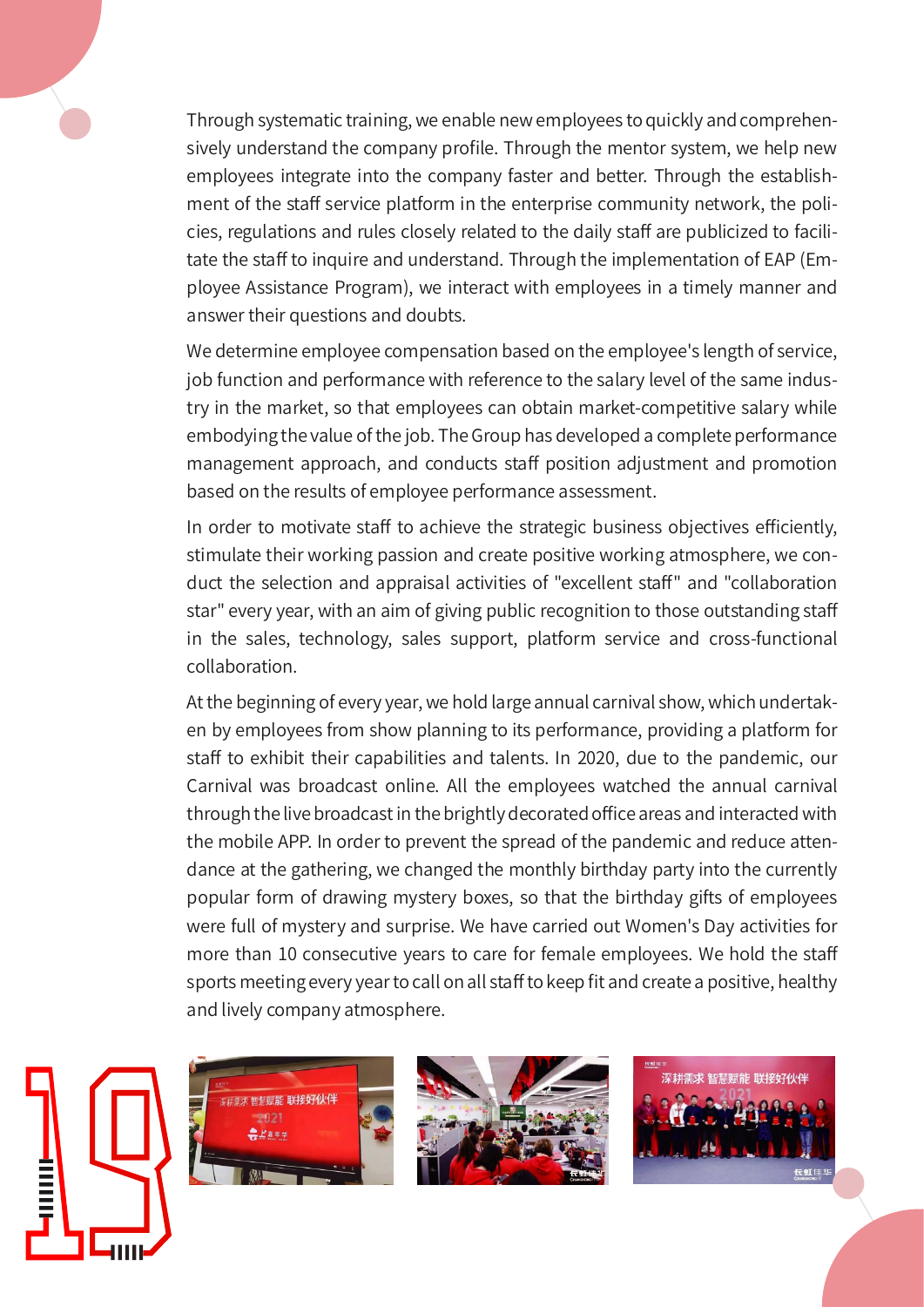# HEALTH AND SAFETY

The Group complies with the Occupational Disease Prevention Act (《職業病防治 法》) and Working Injury Insurance Regulations (《工傷保險條例》) in China and strives to build a healthy, safe, comfortable and tidy office environment by conducting office environment assessment activities in various branches, so that every employee feels as pleasant as possible. We installed air purification fresh air equipment and regularly detect and manage air quality in the office area. Professional drinking water treatment solutions are adopted to ensure the quality of drinking water, green plants are regularly replaced.

We are people-oriented, and strive to provide caring welfare and care for employees. In addition to statutory benefits, we set up a number of special benefits, including free annual physical examination with improved standards, meal, transportation and communication subsidies, special subsidy funds for severe illness, travel accident insurance for staff, safety insurance for staff in the infected area, public first-aid kits, condolence funds for marriage and childbirth of staff. In 2020, we paid more attention to the practicality and cost-effectiveness of employees' welfare products fitting for life. The team building activities of branches are also rich and colorful, enhancing the team cohesion among the regional departments.

We put great emphasis on safety and environmental management, follows the "Precise prevention and control, Implement safety responsibility" working guideline and adopts a number of measures including measuring body temperature, swiping card for access and exit, visitor registration, safety patrolling, video surveillance, changing the access card password regularly and other measures to safeguard the Group's normal operation order. We regularly conduct fire knowledge publicity and fire drills and posts security warning tips, in order to enhance the safety and environmental awareness of employees.

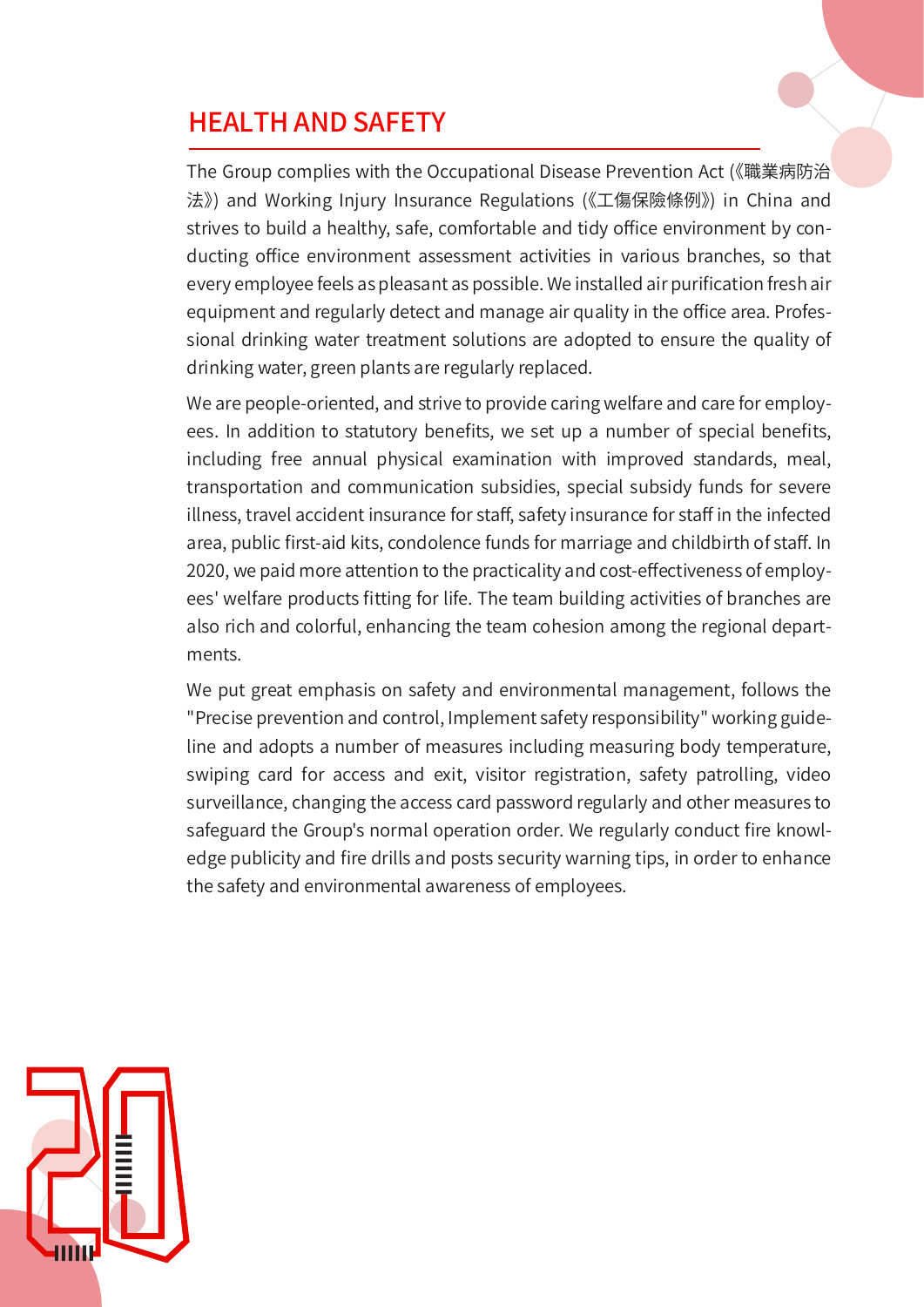During the outbreak of the COVID-19 epidemic in 2020, the Group actively took response measures and formulated emergency plan and publicity measures. According to national policy requirements, we timely adjusted employee travel restrictions and screened the physical condition of the employees, and required the employees who came back from travel or may have contact with the confirmed patients to conduct 14 or 7 days of medical monitoring and isolation depending on different situations, so as to ensure the life safety and physical health of employees. Meanwhile, we purchased a large number of pandemic prevention materials such as masks, alcohol, no-clean hand sanitizer and ultraviolet light disinfection lamps. Specially-assigned personnel distributed masks to employees, measured their temperature and disinfected the office area every day. We provided care services to employees during community confinement periods. The group provided microwave ovens and refrigerators for local branches to facilitate employees for self-catering and reduce eating out.



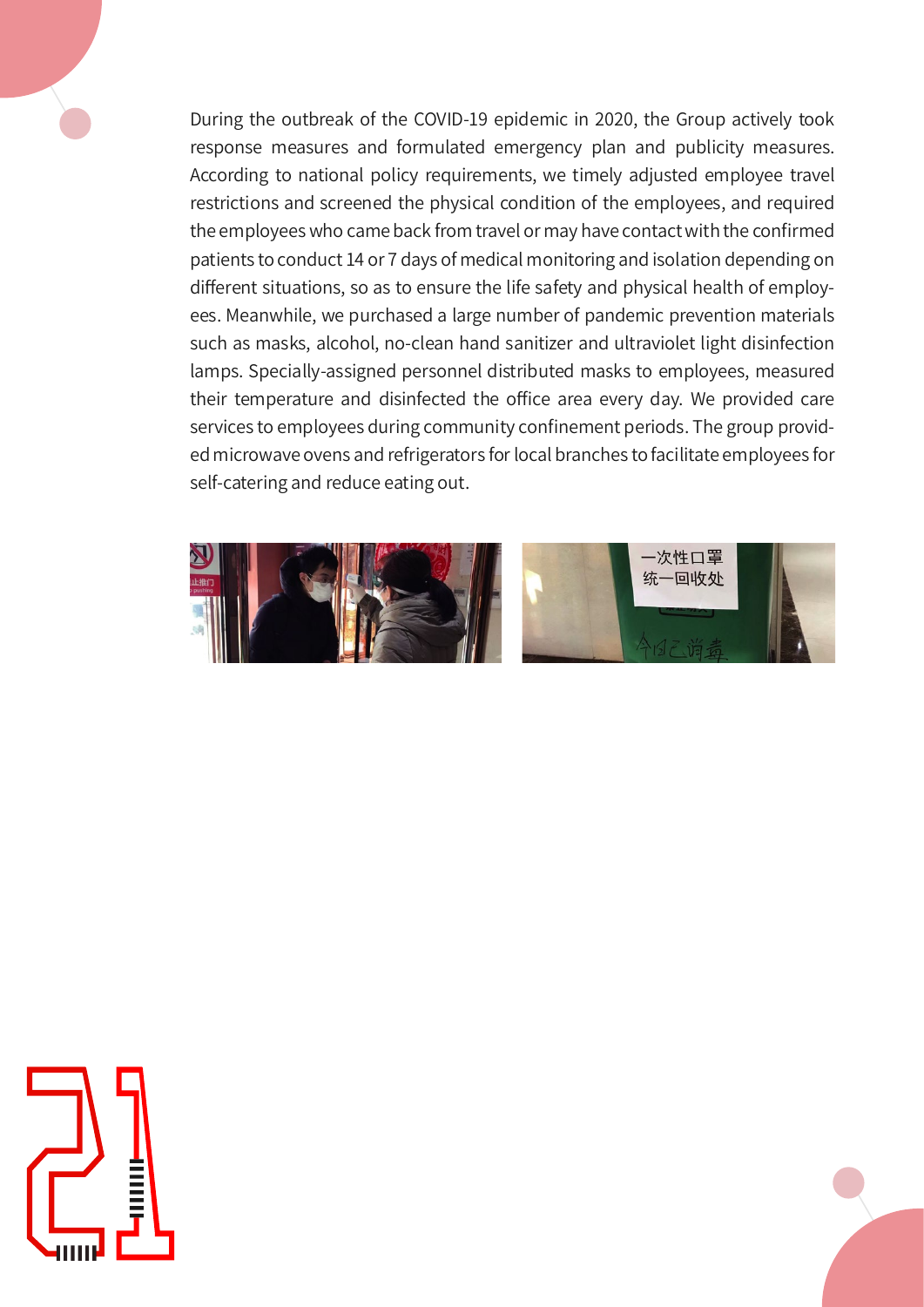# DEVELOPMENT AND TRAINING

We strive to provide employees with a good environment for growth, a fair assessment mechanism and an open transfer opportunity to achieve a win-win situation for employee development and company development.

In 2020, the group strengthened the management of talent training, supervised all departments to carry out talent plans to better realize the construction of talent echelon and systematically carry out talent training work. At the beginning of the year, all departments completed the inventory of talents and make annual training plans according to the core, cadre and general employees. All departments carried out 15 courses on strategy and management, 356 on job performance improvement and 185 on general affairs in total.

In 2020, the business leader preparatory class welcomed the second batch of 50 graduates. Due to the large number of students, technologies and platforms, the lecturers adjusted the course contents, changing the strategy introducing the idea providing and the management training into the method teaching to help everyone better understand and absorb the concepts and grow in personal ability.

In 2020, the group's internal trainer and mentor team developed steadily and all the role personnel had a clear understanding of their responsibilities. There were 36 in-service internal trainers, 6 more than in the same period last year and a total of 41 lectures were held with 2,000 employees participating. There were 114 mentors in total and more than 95% of the new employees got effective help from mentors at the early stage of their employment.

In 2020, the group carried out effective empowering training, emphasizing both quantity and quality. The group has organized 615 training sessions and 14,869 person-times of employees have participated in internal training, including product, technology, marketing, finance, risk prevention and control, compliance and new employee skills.

In 2020, the Group's staff training rate was 100%. The average training time of male and female employees was 6.2 hours respectively, that of senior management and middle management was 5 hours respectively, and that of common employees was 6.2 hours.

In 2021, the group will continue to strengthen staff training and plan to organize 650 training programs of various kinds.

We also organize our staff to actively participate in the "BBC" (Broadcasting, Brand, Culture) program, which vigorously promotes the building of corporate culture, brand communication and knowledge sharing.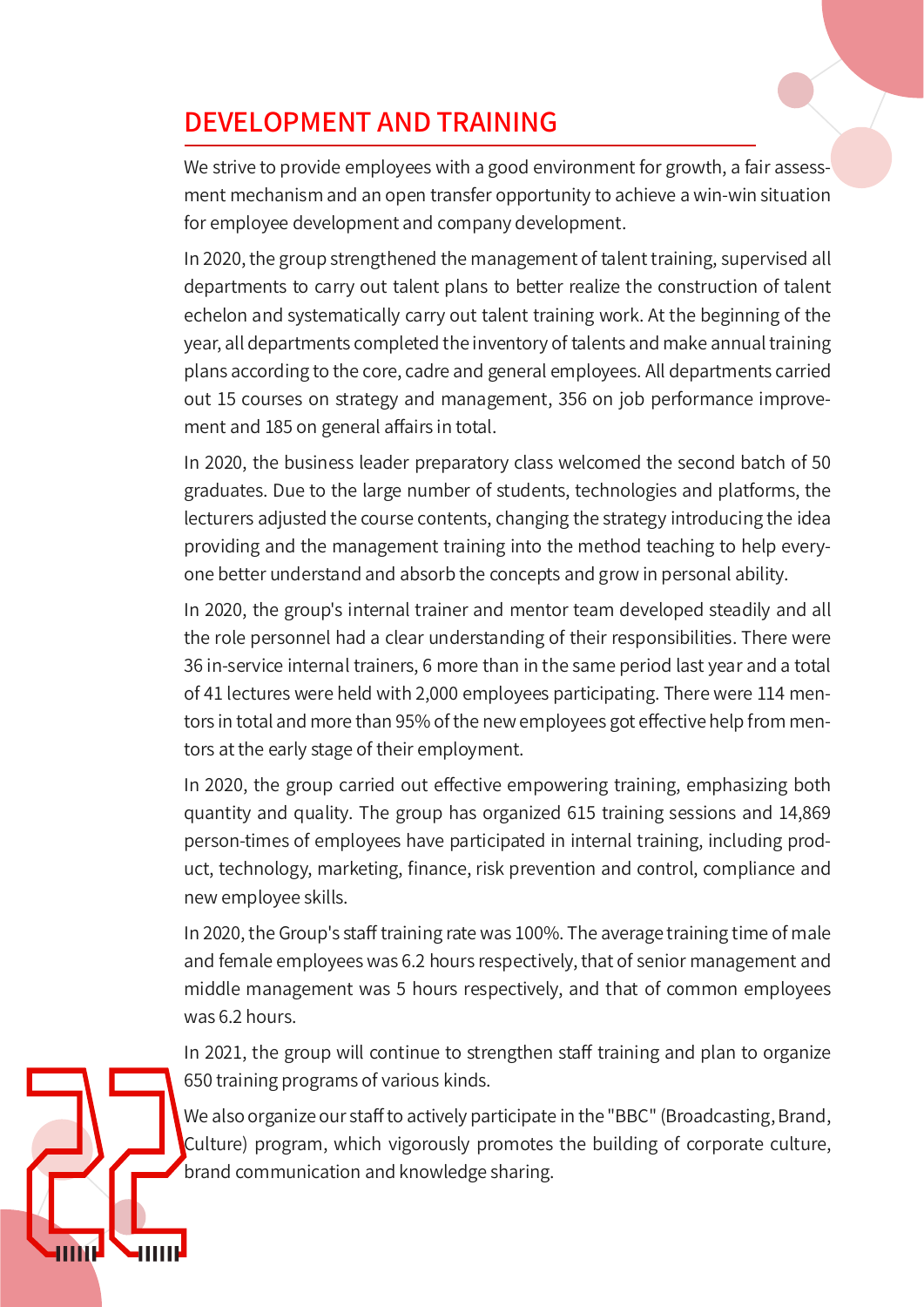

# LABOUR STANDARD

The Group is in compliance with the Labour Contract Law (《勞動合同法》) of China, Employment Ordinance (Chapter 57 of the Laws of Hong Kong) and the relevant laws and regulations, pursuant to which employees are entitled to social insurance, housing provident fund, paid annual leave and other statutory benefits, and female employees are entitled to prenatal examination, maternity and nursing leave. Respecting human rights, the Group complies with the Prohibition of Child Labour Regulations (《禁止使用童工規定》), and prohibits child labour and other forced labour. After recruiting employees, we will collect supporting documents to check the age and prevent false information and misleading during the background check. In addition, the Group will sign labour contracts with employees in compliance with the Labour Contract Law (《勞動合同法》), specifying all details to protect their rights and interests, and so that also avoid forced labour.

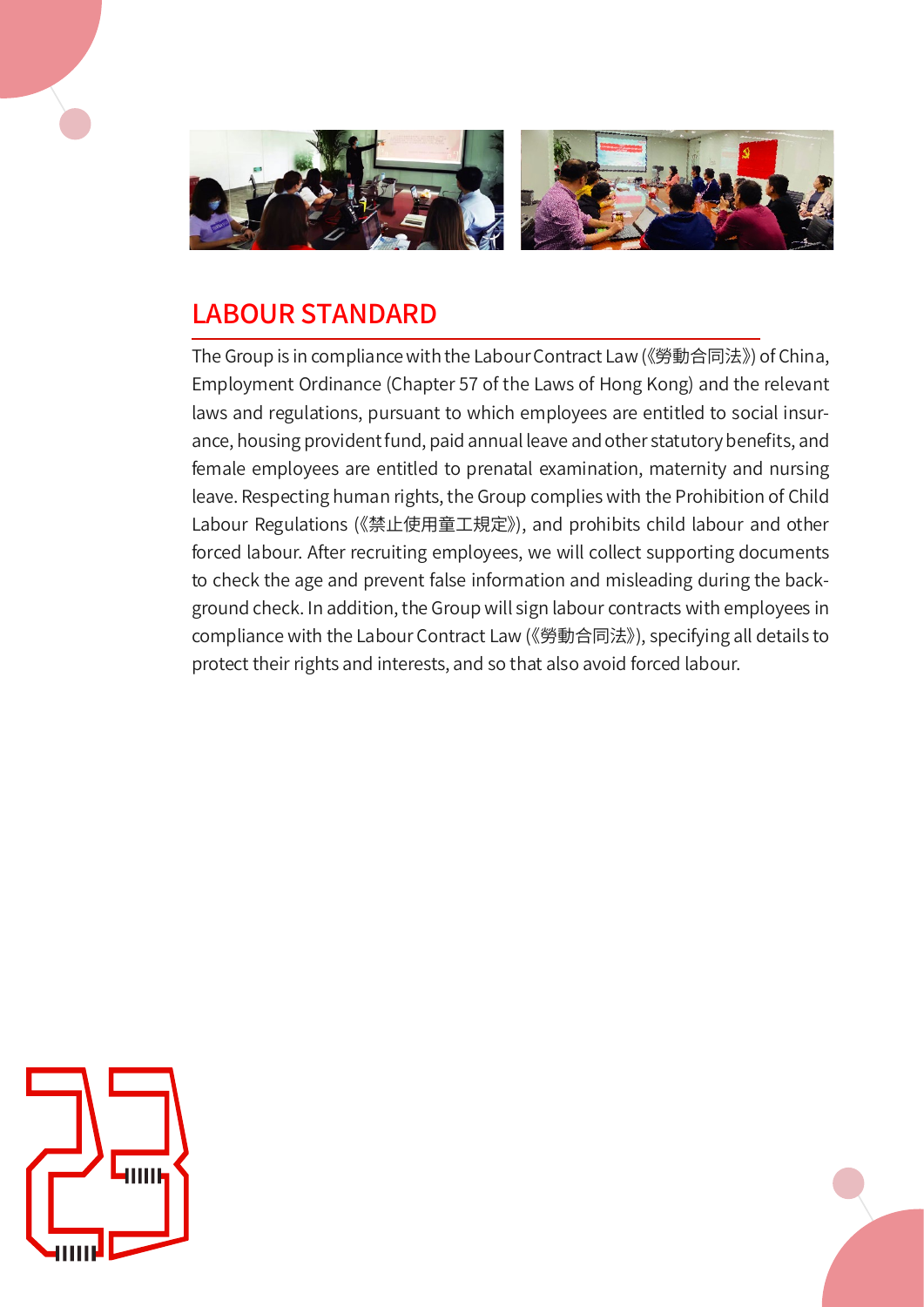# UPSTREAM AND DOWNSTREAM COLLABORATION AND OPERATION MANAGEMENT

As the PRC agent of numerous international ICT suppliers, the Group conducts extensive cooperation with suppliers to provide professional products and solutions to channel partners. We have formulated a supplier access audit system to evaluate suppliers' qualifications, financial status, product quality, production and supply, service capacity, business licenses, etc. Through formulating a series of procurement policies including procurement principles, procurement methods and procurement monitoring mechanism, we achieve a centralized and unified comprehensive planning of procurement. We expect suppliers to consider the environmental, social, health and safety and governance in their operations.

For enterprise level segment, based on agent products, we set up application-level platforms relying on our own technologies, resource integration and service capability. we organically integrate products into multiple technologies and industry solutions, and provide multiple value-added services including technical support, consulting, training and qualification certification. We are committed to becoming a well-known big data, cloud computing comprehensive service provider in China. We possess a cloud computing experience and training center, collaborate with many internationally well-know manufacturers to provide one-stop services including solutions containing data solutions, virtualization solutions and disaster backup solutions, market consultation and technical support for cooperative channel partners to promote closer cooperation between manufacturers and integrators. The Group allocates dedicated account managers for different projects, who responsible for the communication and feedback of user problems, and provides one-to-one service support, technical consultation, fault analysis and remote diagnosis through the group's call centre hotline.

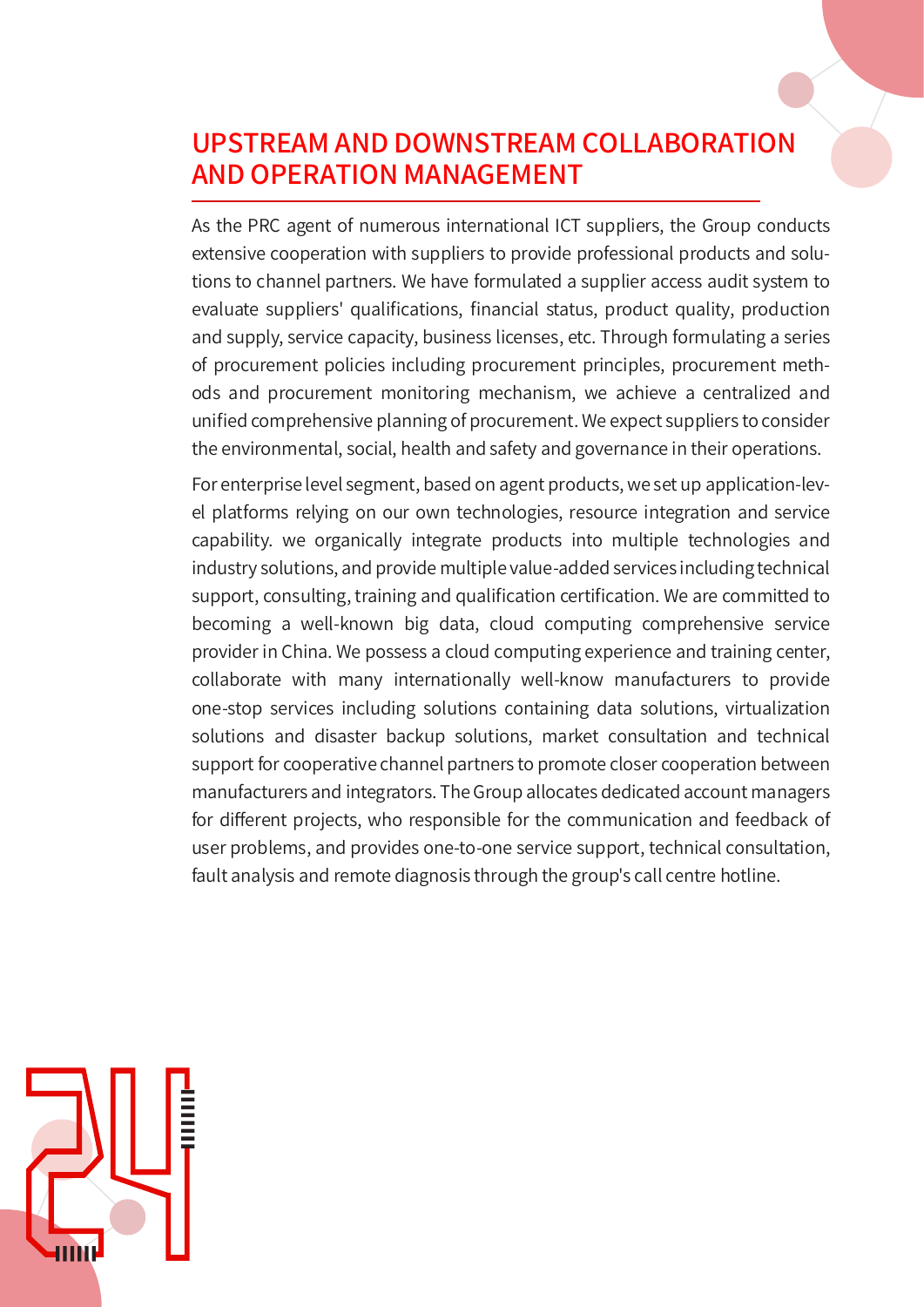For consumer level segment, by virtue of professional marketing ability, we help manufacturers push their products to the market rapidly. We deeply grasp market and customer demands, build channel systems covering the whole country and possess tens of thousands of core agents. By keeping stable and long-term cooperation with product suppliers and core agents, we fully ensure benefits for all parties in the supply chain, form a sound distribution system and provide good service assurances by relying on perfect after-sales service and advanced and speedy logistics operations. We organically combine agent products through portfolio marketing modes, meet users' demands at different levels. We build and optimize the B2B new distribution e-commerce platform, Jiahua Duola, to match online transactions between regional distributors and terminal distributors and build new regional distribution ecology of openness, cooperation and win-win across the country.

Since 2008, we have been holding "Jiahua Good Business Partners" Return Banquet annually. At the Return Banquet, we sum up last year's operation, release the strategy for the next year, and provide a communication platform for the upstream and downstream partners. The Return Banquet also aims to make plans for future development with partners. So far, the Return Banquet has been held for 13 consecutive years, and is inimitable In the industry. Since it launching, the "Jiahua Good Business Partners" Return Banquet has served manufacturers more than 11,000 person times and agent partners nearly 30,000 person times respectively, while 292 manufacturers' leaders sending blessings through videos to the Group and on-site partners, becoming one of the famous brand activities of the Group and well received by partners. The Group endeavors to play a role of ICT ecosystem connector, to create a good industrial ecology with partners and continuously achieve common growth.





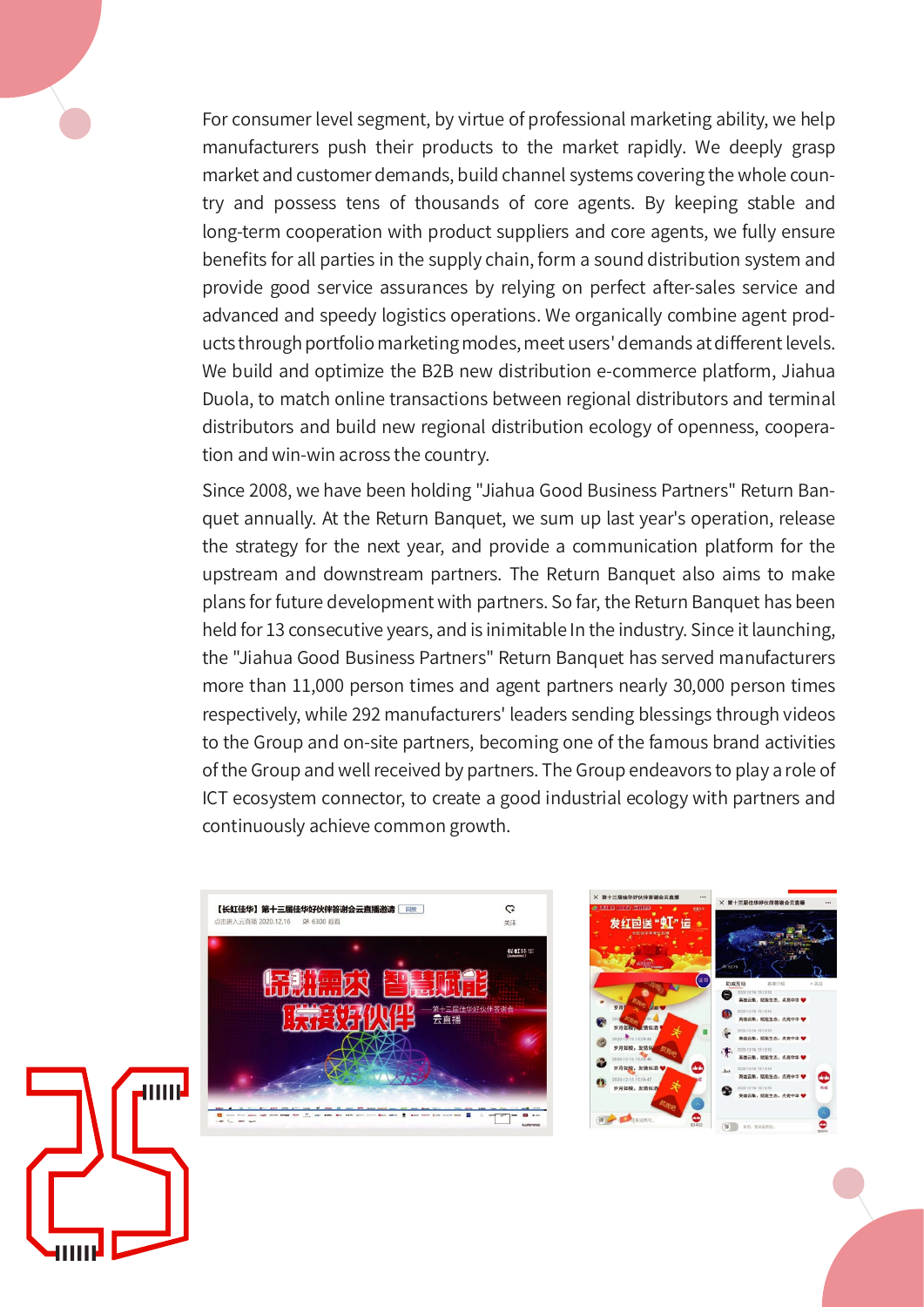Proper management of supply chain is essential to a socially responsible company. In the future, the Group will gradually enhance the observation and identification of environmental and social risks of suppliers.

To combat the outbreak of COVID-19, the Group actively exerted its role as a connector, combining the strengths of manufacturers and agents, and based on our strong platform operation and management advantages, to ensure our business normally running and provide timely services. Facing urgent needs, all parties inside and outside the Group cooperated with each other to quickly communicate and respond, and concentrated their efforts to assist partners to meet the customers' needs from anti-Epidemic frontline. During the epidemic period, we conducted a series of live-broadcast training with the theme of "New Infrastructure and New Driving Forces" together with manufacturers to explore the development direction of ICT in the face of the evolution of the global pandemic and economic challenges, and to help new infrastructure to fight the pandemic from multiple dimensions and scenarios.



The Group always adheres to the concept of being a good partner to help grow and support success, and always pays attention to the actual situation of channel partners. The Group urgently introduced support policies for adjusting the penalty interest receivables that were overdue during the outbreak of COVID-19 for channel partners across the country, and provided assistance and support for conditional penalty relief for partners in the infected areas.

As a corporate citizen with a high sense of responsibility, the Group will continue to fulfill its own responsibilities, help its partners, and provide warmth to the infected area.

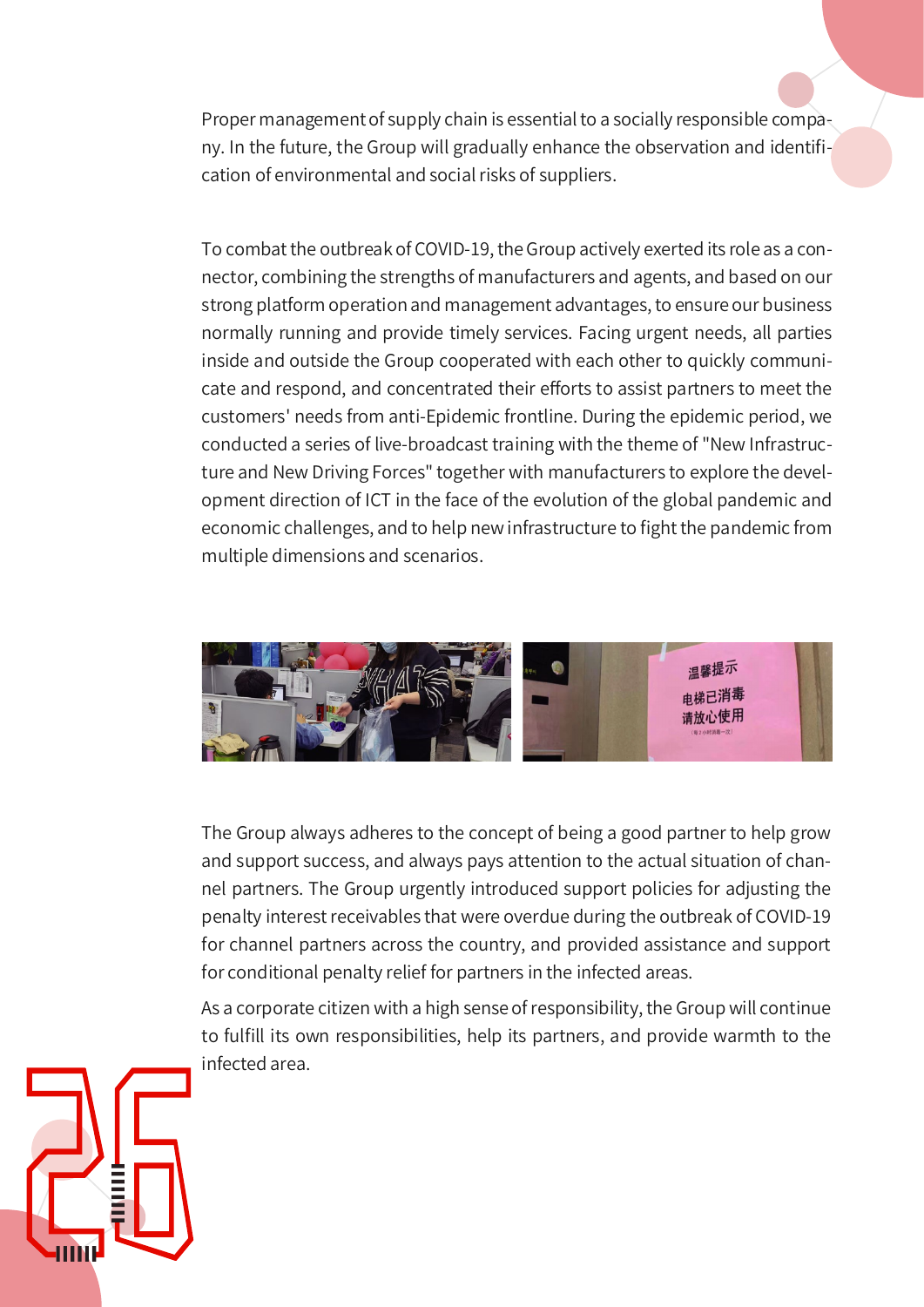# **QUALITY ASSURANCE**

The quality of products and services determines the survival and reputation of the enterprise. To strengthen quality management, the Group has established and continuously improved the quality management system to ensure that the Group's products and services meet customer needs. We have passed ISO9000, ISO20000 (Information Technology Service Management Standard), Level 2 of ITSS (Information Technology Service Operation and Maintenance Service Capability Maturity Level), ITSS cloud computing service capability standard compliance certificate (Level 2) and our own brand products have passed CCC (China National Compulsory Product Certification Certificate) and China Energy Saving Product Certification, etc.

# **INFORMATION SECURITY**

Information security is one of the basic guarantees for the sustainable development of enterprises. The Group attaches great importance to information security management and establish the Information Security Management Manual (《信息安全管理手冊》)through adoption of risk assessment and risk management, physical media management, permission compliance management, system development and operations management, data backup and safety management, personnel management and check on duty management standard, to ensure the physical security, operation security, information assets security and personnel security of the information system and to guarantee the integrity, availability, confidentiality and controllability of the Group's information. We have passed ISO27001 (Information Security Management System Standard).

# **RESPONSIBLE MARKETING AND PROMOTION**

The Group has formulated the Regulations on the Administration of Public Media Communication(《公共媒體傳播管理規定》), the Administrative Measures for External Information Release(《對外信息發佈管理辦法》), the Regulations on the Administration of We Media (《自媒體管理規定》), the Regulations on the Administration of Domain Name and Website (《域名及網站管理規定》) and the Executive Manual of Market Activities (《市場活動執行手冊》), ensuring that the content of communication conforms to the relevant national laws and regulations, adhere to the authenticity of the published content and strictly eliminate false publicity, exaggeration and misleading and other undesirable content, to build a high-quality enterprise brand and establish a good corporate image.

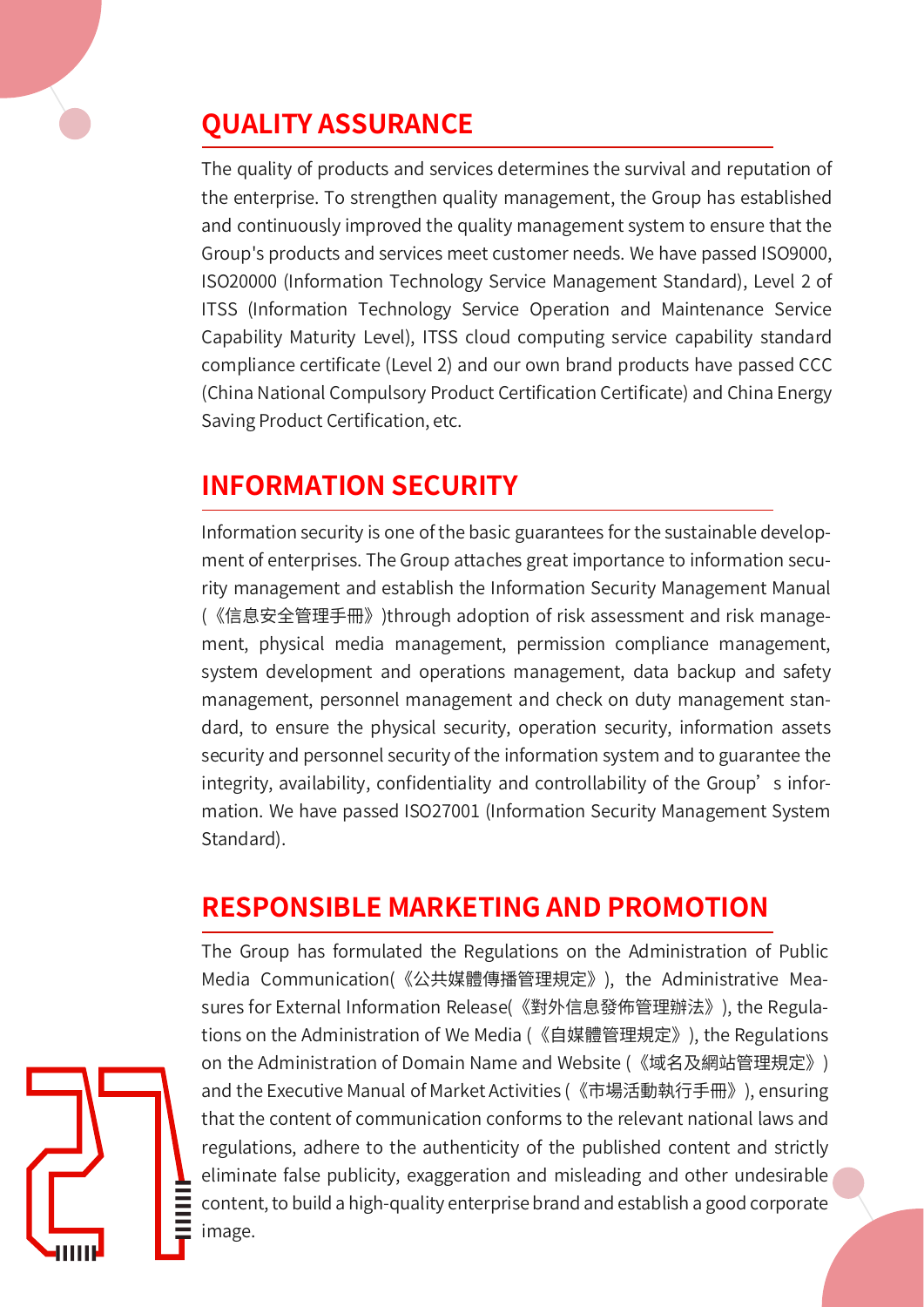# **CUSTOMER PRIVACY**

The Group has formulated the Confidentiality Management Regulations (《保密 管理規定》). The designated information personnel are responsible for receiving, transmitting, using, copying, excerpting, storing, and destroying customer data, and necessary safety measures are taken. Each employee signed a confidentiality agreement with the Group to ensure that employees strictly abide by confidentiality requirements.

# **RESPECT INTELLECTUAL PROPERTY**

The Group attaches great importance to the protection and management of intellectual property rights, formulated the Intellectual Property Management System (《知識產權管理制度》). The Group pays attention to the exploration and protection of intellectual property rights in the process of business development and respects the legitimate rights and interests of others, such as intellectual property rights, and does not allow infringement of external intellectual property rights.

# **COMMUNITY**

Responding to the pledge of the government to employ disabled persons, the Group kick-started the disabled recruitment project officially in 2016 and gave preference to offering employment opportunities to disabled persons nearby the community and one disabled person was successfully recruited. In 2020, we set up disabled special positions in the multiple departments and accept disabled persons who are eligible to join us, thus achieving recruitment of disabled persons, a total of 11 disabled people were employed.

We have always remembered our social mission and responsibility in our development, planning and launching a series of public welfare activities, and actively participating in public welfare undertakings to make positive contributions, In 2020, we provided ICT application training for Shanghai Rainbow Mom Family Care Service Centre, provided technical support for teachers and volunteers and helped the centre to improve the level of life-oriented science and technology education. We made public benefit posters and carried out public benefit publicity day, which was held 11 times throughout the year and reached 5,867 readers. We launched a campaign called "Changhong IT Charities in Action - Helping NGOs Design Brochures." As volunteers, the Group staff actively participated in public welfare activities. Using their own strengths, they helped the New-resident Cultural Development Centre to compile a set of handbooks, proofread 80 pages of text, design 4 covers and finally print a set of brochures for public welfare publicity.

Since 2015, we have organized "Yue Bu" for all employees to encourage more walking and less driving. This activity has been held for 6 consecutive years. This year, nearly 1,015 employees have actively participated.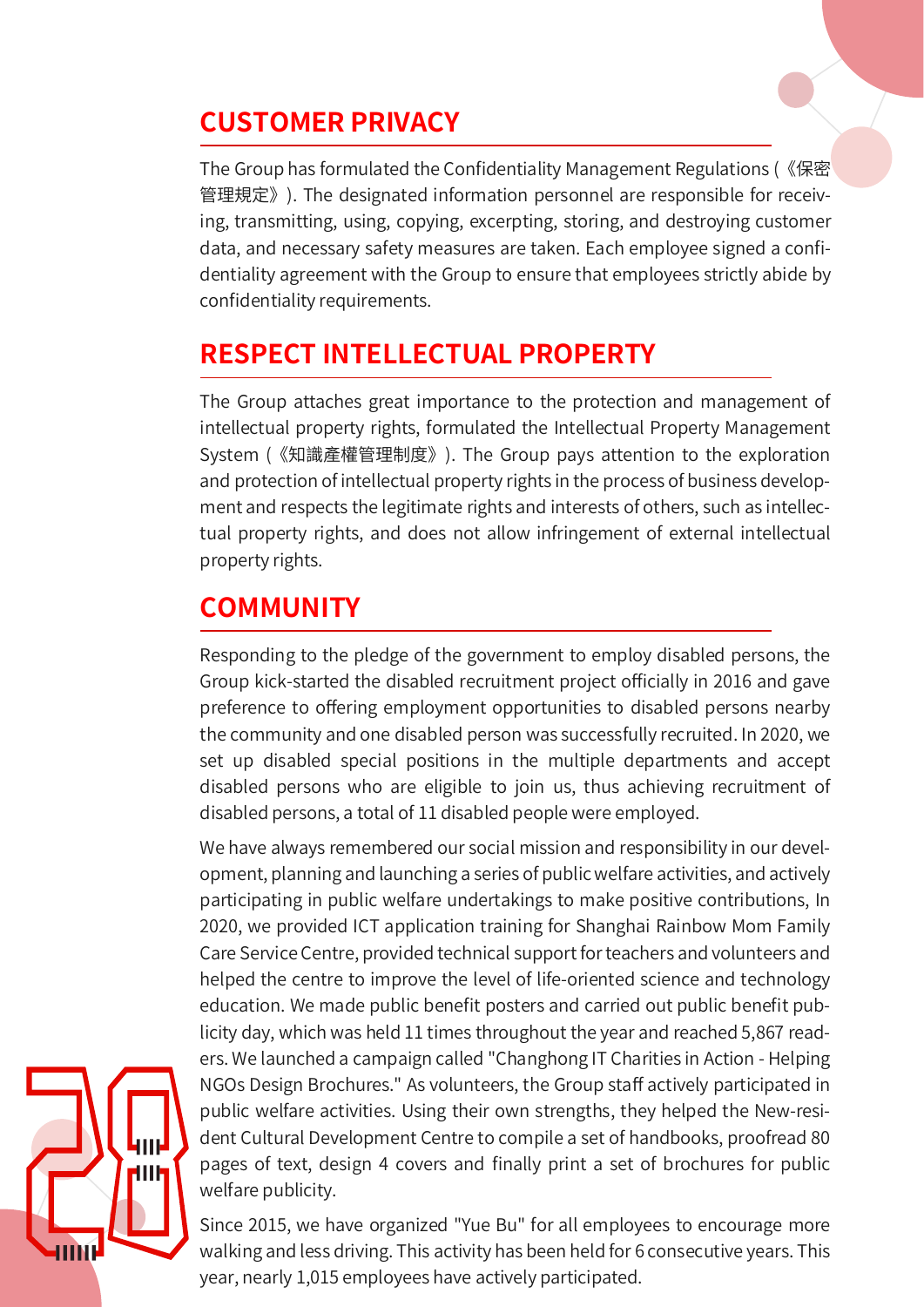# **OUTLOOK**

Looking ahead to 2021, the global economy is expected to remain depressed in the first half of the year due to the continuous spread of the COVID-19 epidemic outside of China, but the rollout of vaccines and additional stimulus fiscal policies are expected to assist the global economy to recover. The Chinese economy will continue to recover steadily in 2021 and build a new development pattern that domestic and International dual circulating and mutually promoting each other to promote high-quality and sustainable economic development. Following the in-depth development of the new round of technological revolution and industrial restructuring, and the innovation and wide penetration of the new generation of information technology represented by cloud computing, big data, the Internet of Things and artificial intelligence, industries and fields have accelerated their digital transformation. The digital economy continues to be a key driving force for China's economic growth, and the ICT industries are expecting a period of major change, major adjustment, and major development. In 2021, the Group will respond to the rapid development of the Internet of Things, cloud applications and trend of digital transformation, and will further develop our business and explore customer demands in the cloud era of the Internet of Things with the business strategy of "Deeply ploughing demands, empowering with intelligence and jointing good partners". The Group will be application-driven based on advanced technologies and products including the Internet of Things, artificial intelligence, big data and virtual reality, and be customer-oriented to create cloud intelligent application scenarios, systematically connect with our partners and be each other's nodes, work together to achieve transformation and upgrade of cloud-data integration in order to contribute greater value to our partners and shareholders.



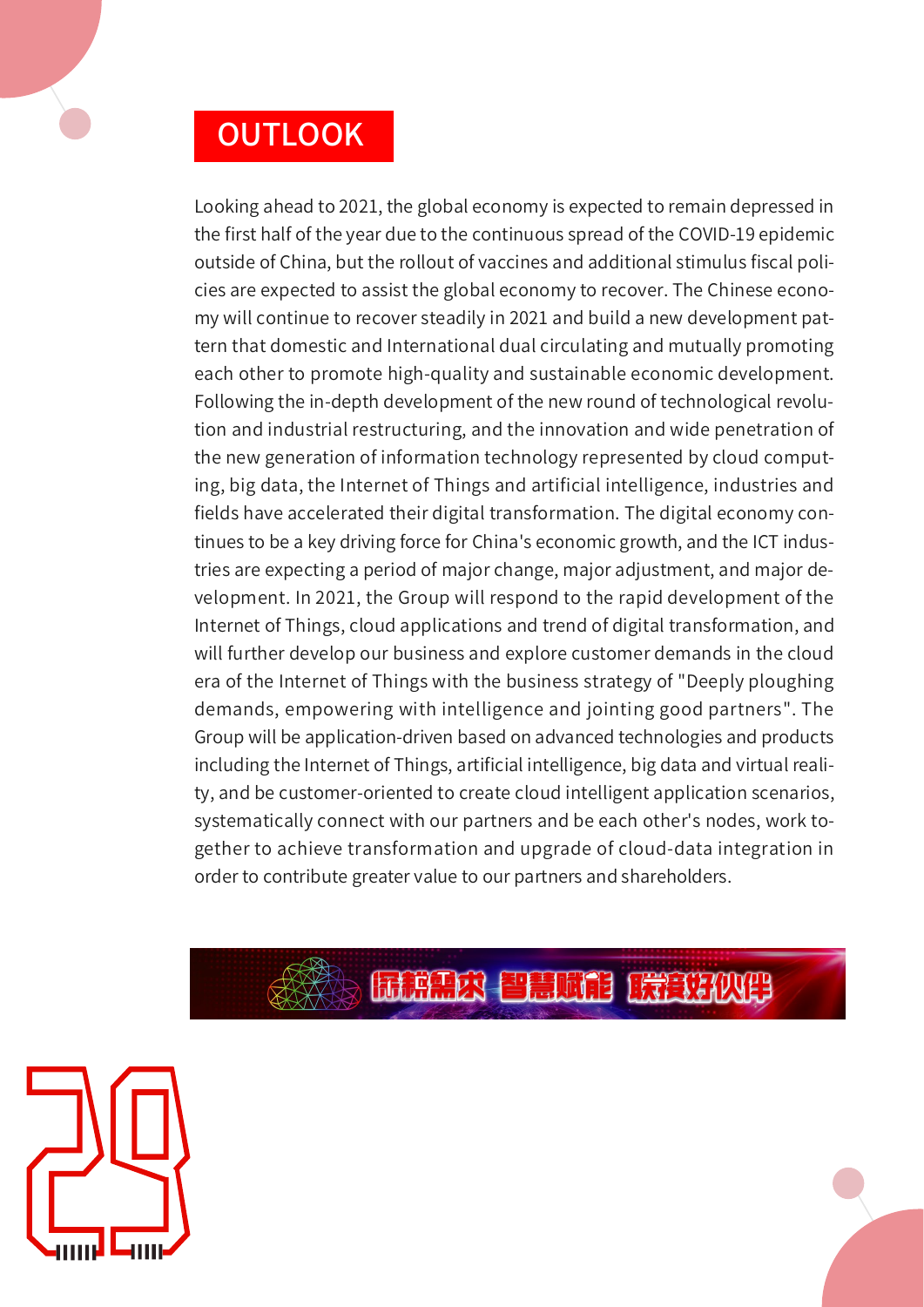# Index of the Stock Exchange's ESG Reporting Guide

|                              | <b>Subject Areas, Aspects,</b><br><b>General Disclosures and KPIs</b>                                                                                                                                                                                                                     | <b>Chapter</b><br>/Statement               | Page No. |
|------------------------------|-------------------------------------------------------------------------------------------------------------------------------------------------------------------------------------------------------------------------------------------------------------------------------------------|--------------------------------------------|----------|
| A. Environmental             |                                                                                                                                                                                                                                                                                           |                                            |          |
|                              | <b>Aspect A1: Emissions</b>                                                                                                                                                                                                                                                               |                                            |          |
| General<br><b>Disclosure</b> | Information on:<br>(a)the policies; and<br>(b)compliance with relevant laws and regultions<br>that have a significant impact on the issuerre-<br>lating to air and greenhouse gas emissions, dis-<br>charges into water and land, and generation of<br>hazardous and non-hazardous waste. | Environmental<br>protection                | 13       |
| <b>KPI A1.1</b>              | The types of emissions and respective emissions<br>data.                                                                                                                                                                                                                                  | Air pollution<br>emissions                 | 14       |
| <b>KPI A1.2</b>              | Greenhouse gas emissions in total (in tonnes)<br>and, where appropriate, intensity (e.g. per unit of<br>production volume, per facility).                                                                                                                                                 | Greenhouse<br>gases emissions              | 14       |
| <b>KPI A1.3</b>              | Total hazardous waste produced (in tonnes) and,<br>where appropriate, intensity (e.g. per unit of<br>production volume, per facility).                                                                                                                                                    | Hazardous waste and<br>non-hazardous waste | 15       |
| <b>KPI A1.4</b>              | Total non-hazardous waste produced (in tonnes)<br>and, where appropriate, intensity (e.g. per unit of<br>production volume, per facility).                                                                                                                                                | Hazardous waste and<br>non-hazardous waste | 15       |
| <b>KPI A1.5</b>              | Description of measures to mitigate emissions<br>and results achieved.                                                                                                                                                                                                                    | Emissions                                  | 14       |
| <b>KPI A1.6</b>              | Description of how hazardous and non- hazard-<br>ous wastes are handled, reduction initiatives and<br>results achieved.                                                                                                                                                                   | Hazardous waste and<br>non-hazardous waste | 15       |

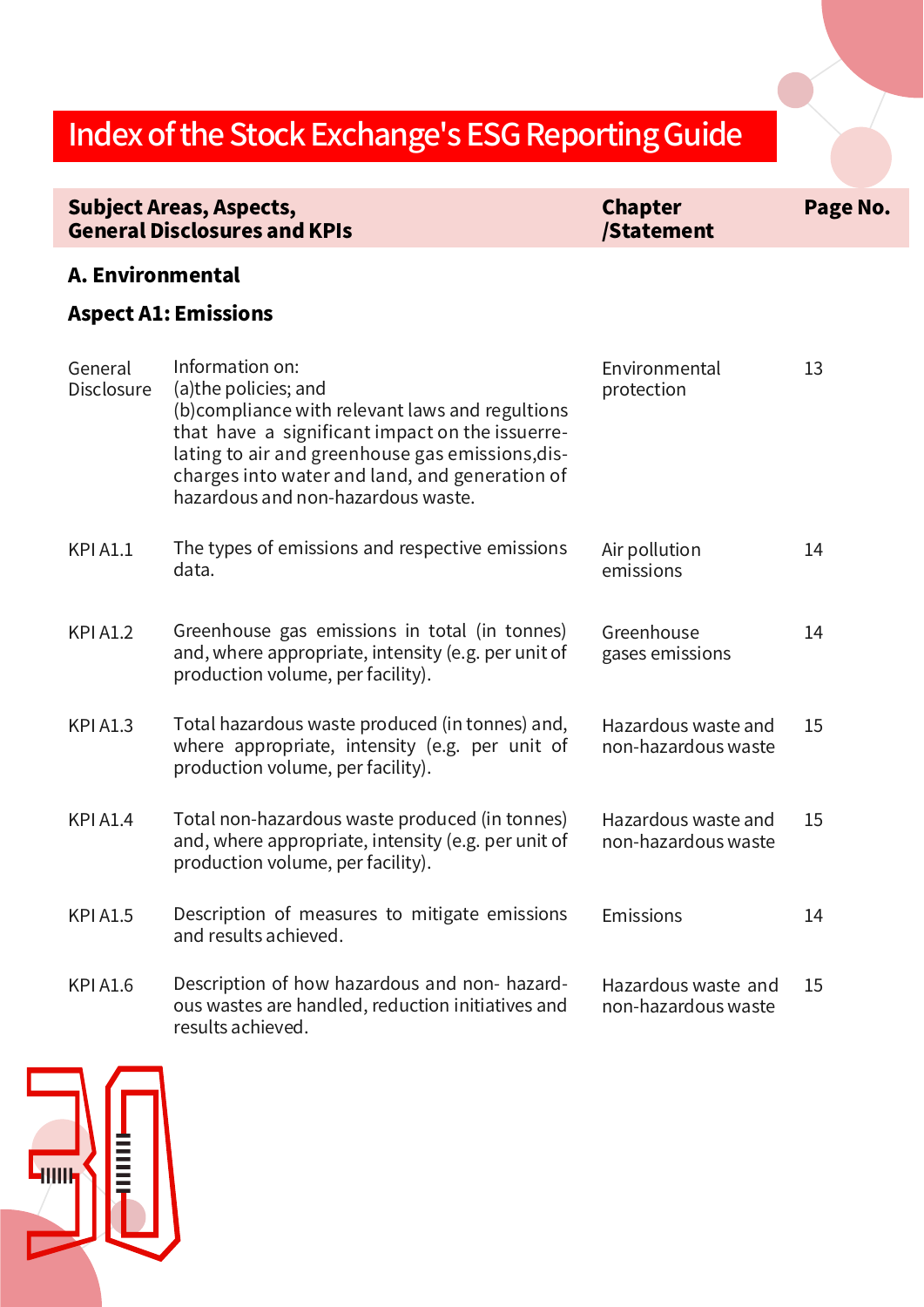|                              | <b>Subject Areas, Aspects,</b><br><b>General Disclosures and KPIs</b>                                                                                                               | <b>Chapter</b><br>/Statement                            | Page No. |
|------------------------------|-------------------------------------------------------------------------------------------------------------------------------------------------------------------------------------|---------------------------------------------------------|----------|
|                              | <b>Aspect A2: Use of Resources</b>                                                                                                                                                  |                                                         |          |
| General<br><b>Disclosure</b> | Policies on the efficient use of resources including<br>energy, water and other raw materials.                                                                                      | Use of resources                                        | 16       |
| <b>KPI A2.1</b>              | Direct and/or indirect energy consumption by<br>type (e.g. electricity, gas or oil) in total (kWh in'<br>000s) and intensity (e.g. per unit of production<br>volume, per facility). | Emission from the<br>use of electricity,<br>Use of fuel | 15,16    |
| <b>KPI A2.2</b>              | Water consumption in total and intensity (e.g. per<br>unit of production volume, per facility).                                                                                     | Use of water                                            | 16       |
| <b>KPI A2.3</b>              | Description of energy use efficiency initiatives<br>and results achieved.                                                                                                           | Use of resources                                        | 16       |
| <b>KPI A2.4</b>              | Description of whether there is any issue in sourc-<br>ing water that is fit for purpose, water efficiency<br>initiatives and results achieved.                                     | Use of water                                            | 16       |
| <b>KPI A2.5</b>              | Total packaging material used for finished prod-<br>ucts (in tons) and, if applicable, with reference to<br>per unit produced.                                                      | Use of packaging<br>materials                           | 17       |
|                              | <b>Aspect A3: The Environment and Natural Resources</b>                                                                                                                             |                                                         |          |

General Disclosure The environment and natural resources Policies on minimizing the issuer's significant The environment and 17 impact on the environment and natural resources. KPI A3.1  $\quad$  Description of the significant impacts of activities  $\quad$  The environment and  $\quad$  17 natural resources on the environment and natural resources and the actions taken to manage them.

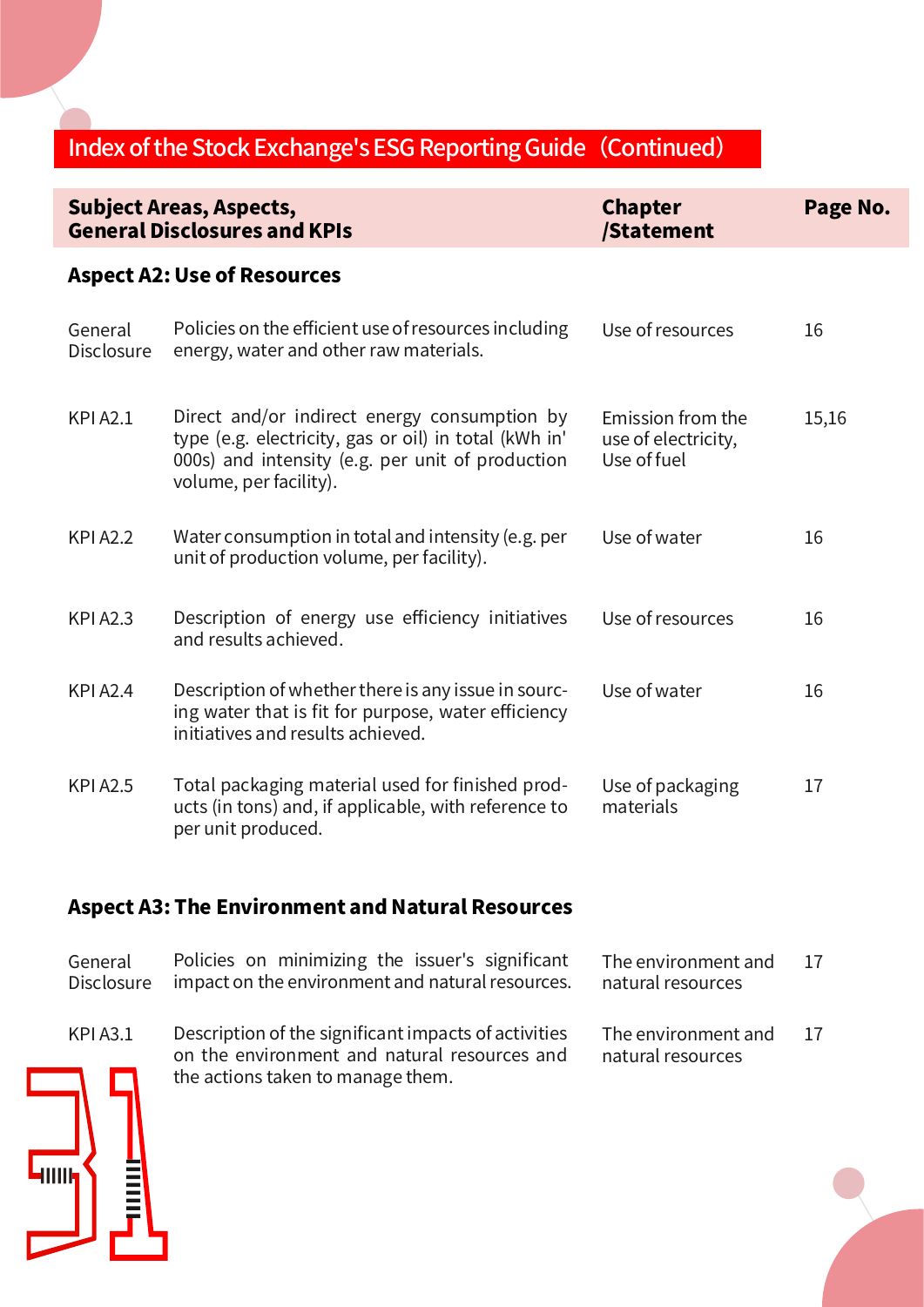|                              | <b>Subject Areas, Aspects,</b><br><b>General Disclosures and KPIs</b>                                                                                                                                                                                                                                                                          | <b>Chapter</b><br>/Statement | Page No.            |
|------------------------------|------------------------------------------------------------------------------------------------------------------------------------------------------------------------------------------------------------------------------------------------------------------------------------------------------------------------------------------------|------------------------------|---------------------|
| <b>B.</b> Social             |                                                                                                                                                                                                                                                                                                                                                |                              |                     |
|                              | <b>Employment and Labour Practices</b>                                                                                                                                                                                                                                                                                                         |                              |                     |
|                              | <b>Aspect B1: Employment</b>                                                                                                                                                                                                                                                                                                                   |                              |                     |
| General<br><b>Disclosure</b> | Information on:<br>(a) the policies; and<br>(b) compliance with relevant laws and regulations<br>that have a significant impact on the issuer relat-<br>ing to remuneration and dismissal, recruitment<br>and promotion, working hours, rest periods,<br>equal opportunity, diversity, anti-discrimination,<br>and other benefits and welfare. | Employment                   | 18                  |
| <b>KPI B1.1</b>              | Total workforce by gender, employment type,<br>age group and geographical region.                                                                                                                                                                                                                                                              | Employment                   | 18                  |
| <b>KPI B1.2</b>              | Employee turnover rate by gender, age group and<br>geographical region.                                                                                                                                                                                                                                                                        | Not disclosed<br>for FY2020  | Not appli-<br>cable |
|                              | <b>Aspect B2: Health and Safety</b>                                                                                                                                                                                                                                                                                                            |                              |                     |
| General<br><b>Disclosure</b> | Information on:<br>(a) the policies; and<br>(b) compliance with relevant laws and regula-<br>tions that have a significant impact on the issuer<br>relating to providing a safe working environment<br>and protecting employees from occupational<br>hazards.                                                                                  | Health and safety            | 20                  |
| <b>KPI B2.1</b>              | Number and rate of work-related fatalities.                                                                                                                                                                                                                                                                                                    | Not disclosed for<br>FY2020  | Not appli-<br>cable |

cable

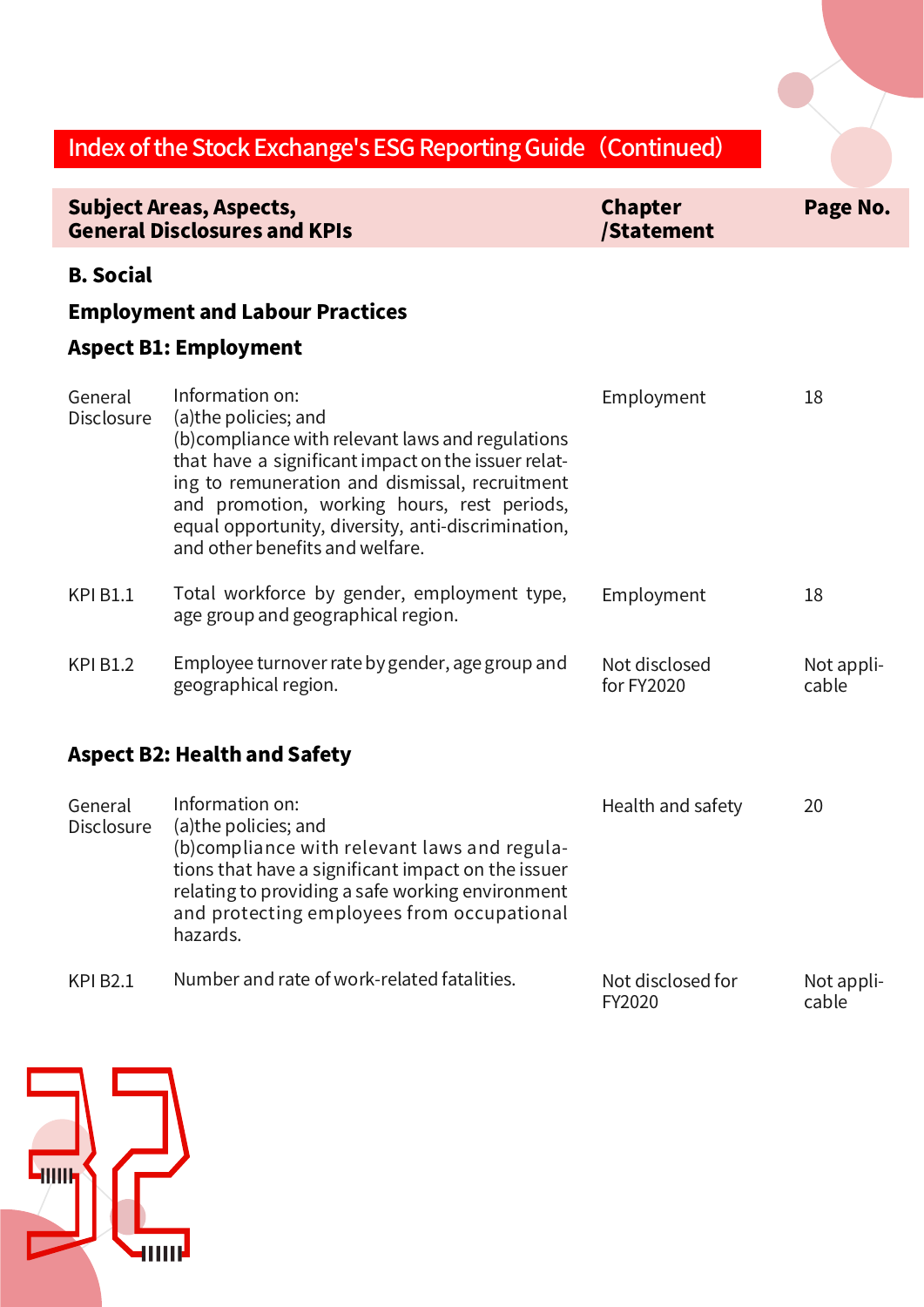|                              | <b>Subject Areas, Aspects,</b><br><b>General Disclosures and KPIs</b>                                                                                                                              | <b>Chapter</b><br>/Statement | Page No.            |
|------------------------------|----------------------------------------------------------------------------------------------------------------------------------------------------------------------------------------------------|------------------------------|---------------------|
| <b>KPI B2.2</b>              | Lost days due to work injury.                                                                                                                                                                      | Not disclosed for<br>FY2020  | Not appli-<br>cable |
| <b>KPI B2.3</b>              | Description of occupational health and safety<br>measures adopted, how they are implemented<br>and monitored.                                                                                      | Health and safety            | 20                  |
|                              | <b>Aspect B3: Development and Training</b>                                                                                                                                                         |                              |                     |
| General<br><b>Disclosure</b> | Policies on improving employees' knowledge and<br>skills for discharging duties at work.<br>Description of training activities.                                                                    | Development and<br>training  | 22                  |
| <b>KPI B3.1</b>              | The percentage of employees trained by gender<br>and employee category (e.g. senior manage-<br>ment, middle management, etc).                                                                      | Development and<br>training  | 22                  |
| <b>KPI B3.2</b>              | The average training hours completed per<br>employee by gender and employee category.                                                                                                              | Development and<br>training  | 22                  |
|                              | <b>Aspect B4: Labour Standards</b>                                                                                                                                                                 |                              |                     |
| General<br><b>Disclosure</b> | Information on:<br>(a) the policies; and<br>(b) compliance with relevant laws and regulations<br>that have a significant impact on the issuer relat-<br>ing to preventing child and forced labour. | Labour standard              | 23                  |
| <b>KPI B4.1</b>              | Description of measures to review employment<br>practices to avoid child and forced labour.                                                                                                        | Labour standard              | 23                  |
| <b>KPI B4.2</b>              | Description of steps taken to eliminate such<br>non-compliance practices when discovered.                                                                                                          | Not disclosed for<br>FY2020  | Not appli-<br>cable |

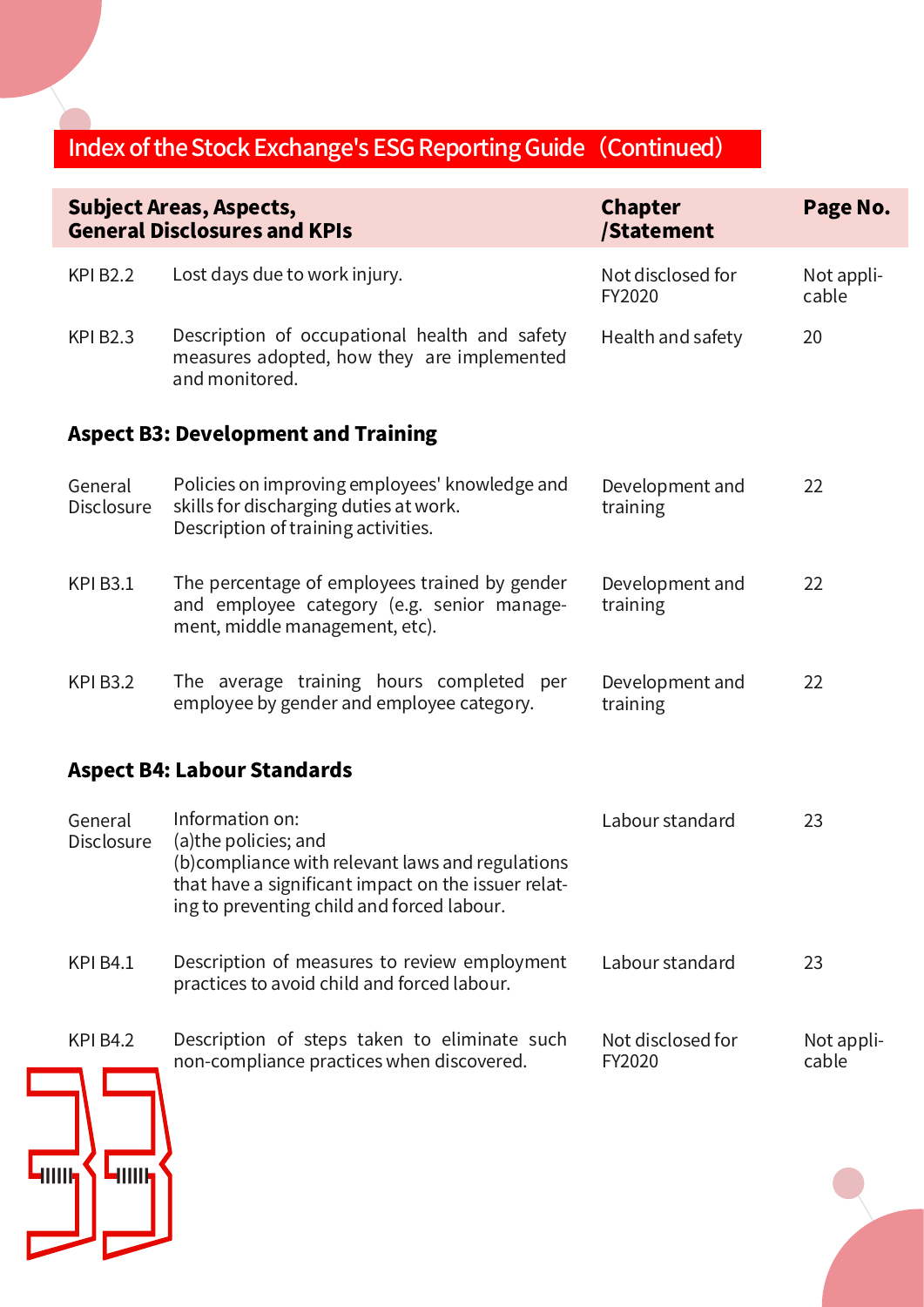#### General Disclosure Upstream and downstream collaboration and operation management Policies on managing environmental and social risks of the supply chain. General Disclosure Quality assurance Information on: 27 Responsible marketing and promotion (a)the policies; and (b)compliance with relevant laws and regulations that have a significant impact on the issuer relating to health and safety, advertising, labeling and privacy matters relating to products and services provided and methods of redress. KPI B5.1 Number of suppliers by geographical region. Not disclosed for FY2020 Not applicable Aspect B6: Product Responsibility KPI B6.1 Percentage of total products sold or shipped sub- Not disclosed for FY2020 Not applicable ject to recalls for safety and health reasons. KPI B6.2 Mumber of products and service related com- Not disclosed for FY2020 Not applicable plaints received and how they are dealt with. KPI B6.3 Description of practices relating to observing and Respect intellectual 28 property protecting intellectual property rights. KPI B6.4 Description of quality assurance process and Not disclosed for Not appli-KPI B5.2 Description of practices relating to engaging sup- Upstream and downst- 24 ream collaboration and operation management pliers, number of suppliers where the practices are being implemented, how they are implemented and monitored. Operating Practices Aspect B5: Supply Chain Management Index of the Stock Exchange's ESG Reporting Guide (Continued) Subject Areas, Aspects, General Disclosures and KPIs Chapter /Statement Page No.

recall procedures of products.

FY2020

cable